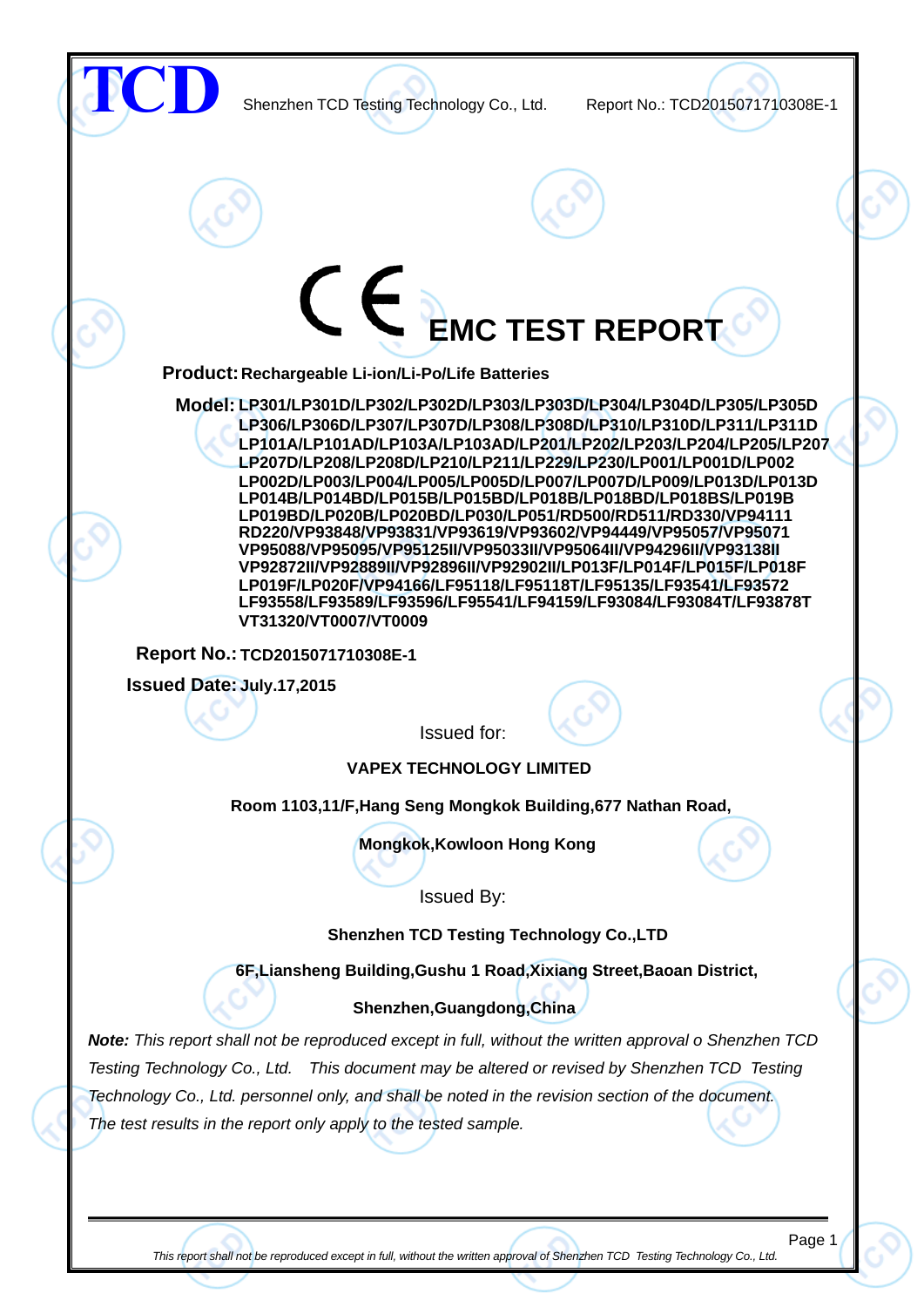| Page 2 of 43 |  | <b>TABLE OF CONTENTS</b> |  |
|--------------|--|--------------------------|--|
|              |  |                          |  |
|              |  |                          |  |
|              |  |                          |  |
|              |  |                          |  |
|              |  |                          |  |
|              |  |                          |  |
|              |  |                          |  |
|              |  |                          |  |
|              |  |                          |  |
|              |  |                          |  |
|              |  |                          |  |
|              |  |                          |  |
|              |  |                          |  |
|              |  |                          |  |
|              |  |                          |  |
|              |  |                          |  |
|              |  |                          |  |
|              |  |                          |  |
|              |  |                          |  |
|              |  |                          |  |
|              |  |                          |  |
|              |  |                          |  |
|              |  |                          |  |
|              |  |                          |  |
|              |  |                          |  |
|              |  |                          |  |
|              |  |                          |  |
|              |  |                          |  |
|              |  |                          |  |
|              |  |                          |  |
|              |  |                          |  |
|              |  |                          |  |
|              |  |                          |  |
|              |  |                          |  |
|              |  |                          |  |
|              |  |                          |  |
|              |  |                          |  |
|              |  |                          |  |
|              |  |                          |  |
|              |  |                          |  |
|              |  |                          |  |
|              |  |                          |  |
|              |  |                          |  |
|              |  |                          |  |
|              |  |                          |  |
|              |  |                          |  |
|              |  |                          |  |
|              |  |                          |  |
|              |  |                          |  |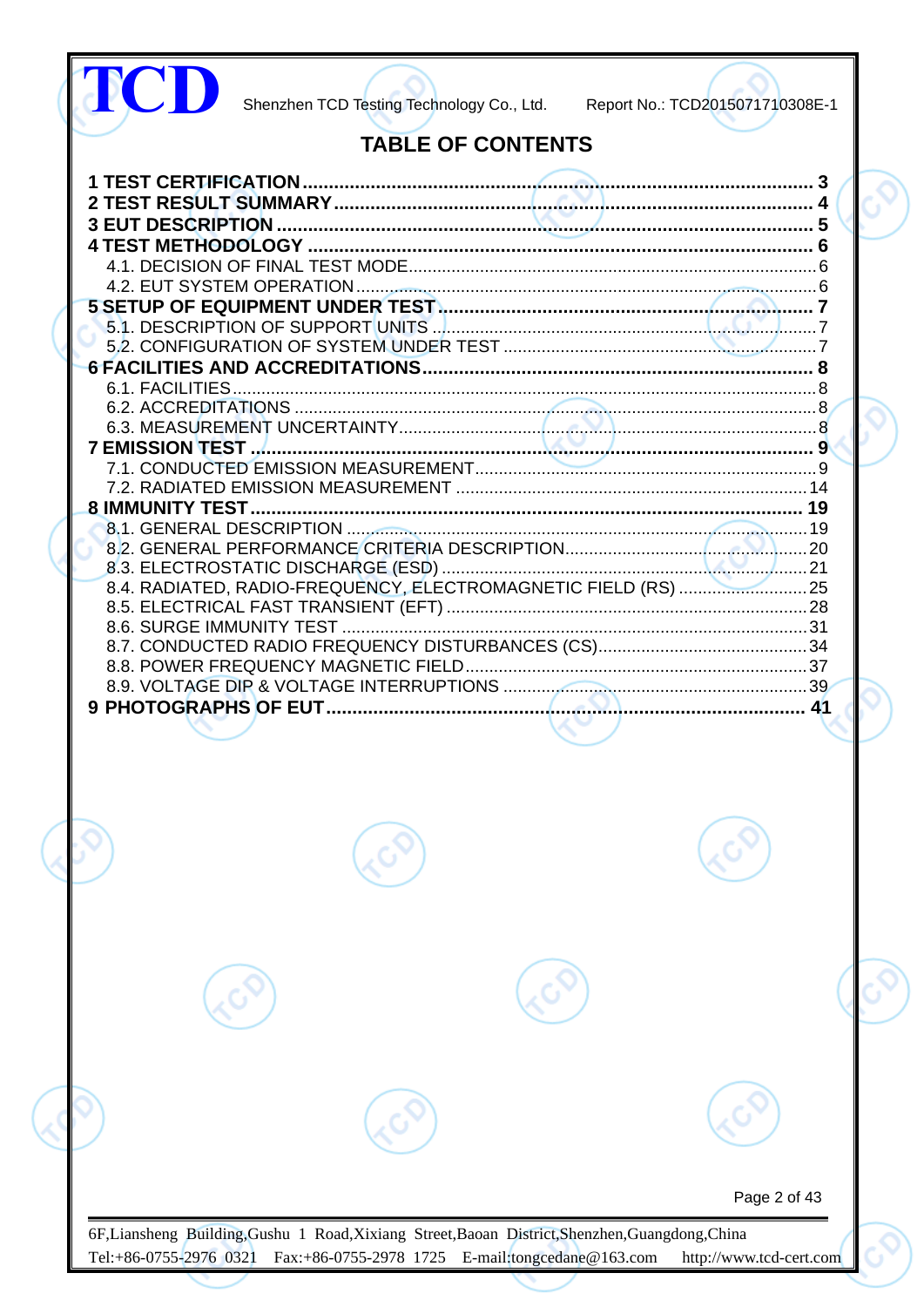|                                        | Shenzhen TCD Testing Technology Co., Ltd.                                                                                                                                                                                                                                                                                                                                                                               |       | Report No.: TCD2015071710308E-1 |  |
|----------------------------------------|-------------------------------------------------------------------------------------------------------------------------------------------------------------------------------------------------------------------------------------------------------------------------------------------------------------------------------------------------------------------------------------------------------------------------|-------|---------------------------------|--|
| <b>1 TEST CERTIFICATION</b>            |                                                                                                                                                                                                                                                                                                                                                                                                                         |       |                                 |  |
|                                        | Product: Rechargeable Li-ion/Li-Po/Life Batteries                                                                                                                                                                                                                                                                                                                                                                       |       |                                 |  |
|                                        | Model: LP208                                                                                                                                                                                                                                                                                                                                                                                                            |       |                                 |  |
|                                        |                                                                                                                                                                                                                                                                                                                                                                                                                         |       |                                 |  |
|                                        | Applicant: VAPEX TECHNOLOGY LIMITED                                                                                                                                                                                                                                                                                                                                                                                     |       |                                 |  |
|                                        | Room 1103,11/F, Hang Seng Mongkok Building, 677 Nathan Road,<br><b>Mongkok, Kowloon Hong Kong</b>                                                                                                                                                                                                                                                                                                                       |       |                                 |  |
| Factory:                               |                                                                                                                                                                                                                                                                                                                                                                                                                         |       |                                 |  |
|                                        | <b>VAPEX TECHNOLOGY LIMITED</b>                                                                                                                                                                                                                                                                                                                                                                                         |       |                                 |  |
| <b>Trade Mark:</b>                     | Bldg.32, Tongfucun Ind.Park, DaLang, Longhua Town, Shenzhen, 518109, China<br><b>VP</b>                                                                                                                                                                                                                                                                                                                                 |       |                                 |  |
|                                        |                                                                                                                                                                                                                                                                                                                                                                                                                         |       |                                 |  |
| Tested:                                | July.13,2015 - July.17,2015                                                                                                                                                                                                                                                                                                                                                                                             |       |                                 |  |
| <b>Applicable</b><br><b>Standards:</b> | EN 55022:2010                                                                                                                                                                                                                                                                                                                                                                                                           |       |                                 |  |
|                                        | EN 61000-3-2:2014                                                                                                                                                                                                                                                                                                                                                                                                       |       |                                 |  |
|                                        |                                                                                                                                                                                                                                                                                                                                                                                                                         |       |                                 |  |
|                                        | EN 61000-3-3:2013                                                                                                                                                                                                                                                                                                                                                                                                       |       |                                 |  |
|                                        | EN 55024:2010                                                                                                                                                                                                                                                                                                                                                                                                           |       |                                 |  |
|                                        |                                                                                                                                                                                                                                                                                                                                                                                                                         |       |                                 |  |
|                                        | <b>Deviation from Applicable Standard</b>                                                                                                                                                                                                                                                                                                                                                                               |       |                                 |  |
|                                        | None                                                                                                                                                                                                                                                                                                                                                                                                                    |       |                                 |  |
|                                        | The above equipment has been tested by Shenzhen TCD Testing Technology Co., Ltd and<br>found compliance with the requirements set forth in the technical standards mentioned<br>above. The results of testing in this report apply only to the product/system, which was<br>tested. Other similar equipment will not necessarily produce the same results due to<br>production tolerance and measurement uncertainties. |       |                                 |  |
| <b>Tested By:</b>                      | Jack Li                                                                                                                                                                                                                                                                                                                                                                                                                 | Date: | July.17,2015                    |  |
| <b>Check By:</b>                       |                                                                                                                                                                                                                                                                                                                                                                                                                         | Date: | July.17,2015                    |  |
| <b>Approved By:</b>                    | (Levis Li)                                                                                                                                                                                                                                                                                                                                                                                                              | Date: | July.17,2015                    |  |

◇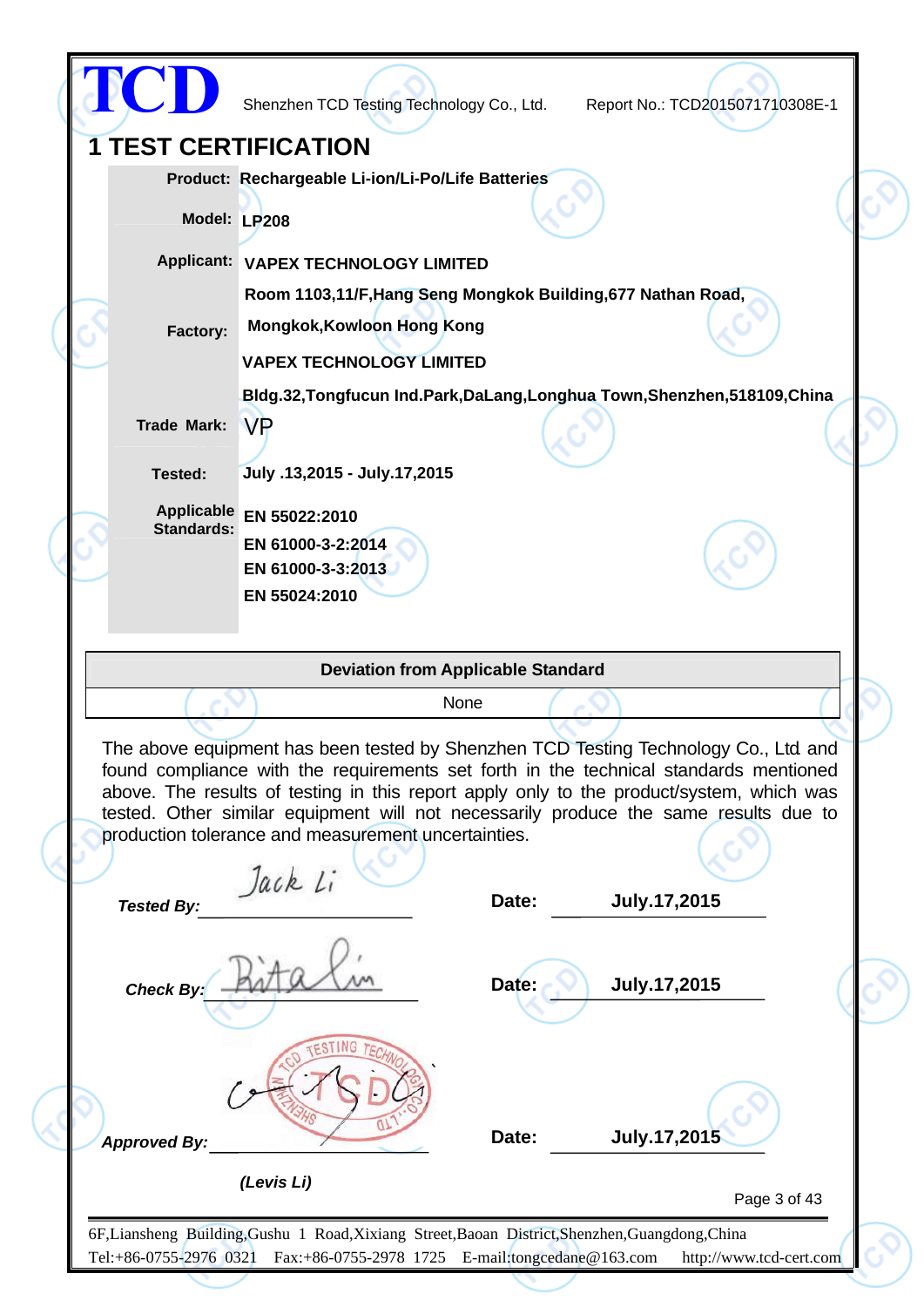

# **2 TEST RESULT SUMMARY**

| <b>EMISSION</b>   |                                |               |                        |  |  |  |  |
|-------------------|--------------------------------|---------------|------------------------|--|--|--|--|
| <b>Standard</b>   | <b>Item</b>                    | <b>Result</b> | <b>Remarks</b>         |  |  |  |  |
| EN 55022: 2010    | Conducted (Main Port)          | <b>PASS</b>   | Meet Class B limit     |  |  |  |  |
|                   | Radiated                       | <b>PASS</b>   | Meet Class B limit     |  |  |  |  |
| EN 61000-3-2:2014 | Harmonic current emissions     | <b>PASS</b>   | Meets the requirements |  |  |  |  |
| EN 61000-3-3:2013 | Voltage fluctuations & flicker | <b>PASS</b>   | Meets the requirements |  |  |  |  |

|                                         | <b>IMMUNITY [EN 55024: 2010 ]</b>          |               |                                                                                                                                                                                                          |  |  |  |  |  |
|-----------------------------------------|--------------------------------------------|---------------|----------------------------------------------------------------------------------------------------------------------------------------------------------------------------------------------------------|--|--|--|--|--|
| <b>Standard</b>                         | <b>Item</b>                                | <b>Result</b> | <b>Remarks</b>                                                                                                                                                                                           |  |  |  |  |  |
| EN 61000-4-2:2009                       | <b>ESD</b>                                 | <b>PASS</b>   | Meets the requirements of Performance Criterion B                                                                                                                                                        |  |  |  |  |  |
| EN 61000-4-3:2006+A1:2007<br>$+A2:2010$ | RS <sup></sup>                             | <b>PASS</b>   | Meets the requirements of Performance Criterion A                                                                                                                                                        |  |  |  |  |  |
| EN 61000-4-4:2004                       | AF T                                       | <b>PASS</b>   | Meets the requirements of Performance Criterion B                                                                                                                                                        |  |  |  |  |  |
| EN 61000-4-5:2006                       | Surge                                      | <b>PASS</b>   | Meets the requirements of Performance Criterion B                                                                                                                                                        |  |  |  |  |  |
| EN 61000-4-6:2009                       | CS.                                        | <b>PASS</b>   | Meets the requirements of Performance Criterion A                                                                                                                                                        |  |  |  |  |  |
| EN 61000-4-8:2010                       | <b>PFMF</b>                                | <b>PASS</b>   | Meets the requirements of Performance Criterion A                                                                                                                                                        |  |  |  |  |  |
| EN 61000-4-11:2004                      | Voltage<br>dips &<br>voltage<br>variations | <b>PASS</b>   | Meets the requirements of<br>Voltage dips:<br>1) >95% reduction performance Criterion B<br>2) 30% reduction performance Criterion C<br>Voltage variations:<br>1) > 95% reduction performance Criterion C |  |  |  |  |  |

**Note:** 1. The test result judgment is decided by the limit of test standard

2. The information of measurement uncertainty is available upon the customer's request.

Page 4 of 43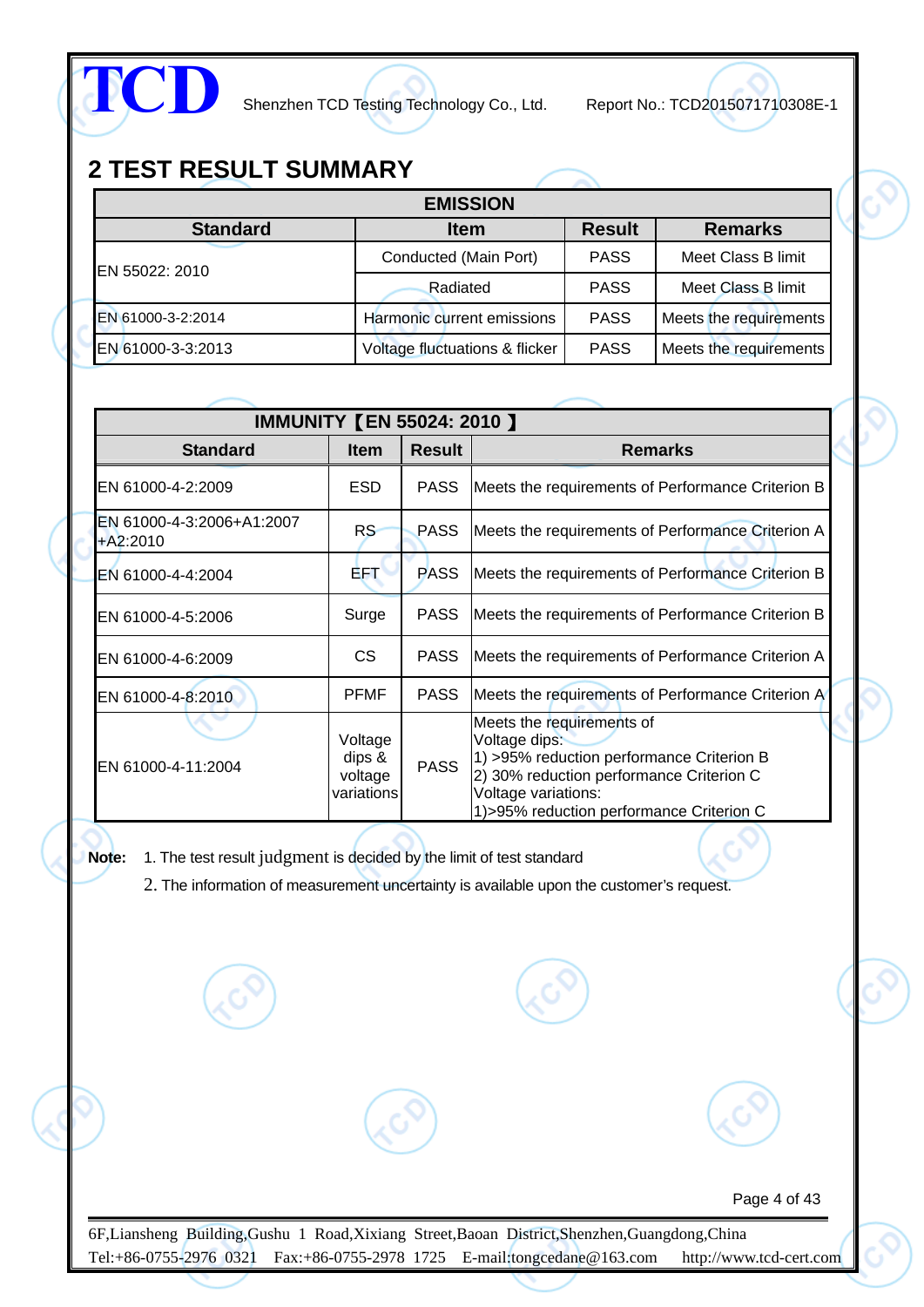

# **3 EUT DESCRIPTION**

| <b>Product</b>          | Rechargeable Li-ion/Li-Po/Life Batteries                       |  |
|-------------------------|----------------------------------------------------------------|--|
| <b>Model</b>            | <b>LP208</b>                                                   |  |
| <b>Trade Mark</b>       | VP                                                             |  |
| <b>Applicant</b>        | <b>VAPEX TECHNOLOGY LIMITED</b>                                |  |
| <b>Housing material</b> | <b>Plastic</b>                                                 |  |
| ∥EUT Type               | Engineering Sample.<br>Product Sample,<br>Mass Product Sample. |  |
| <b>Serial Number</b>    | N/A                                                            |  |
| Power Rating            | 7.4V,1450mAh                                                   |  |
| <b>Data Line</b>        | N/A                                                            |  |

## **I/O PORT**

| <b>I/O PORT TYPES</b> | <b>O'TY</b> | <b>TESTED WITH</b> |
|-----------------------|-------------|--------------------|
| N/A                   | N/A         | N/A                |
|                       |             |                    |

### **Model list and Models difference**

| No.             | <b>Model Number</b>                                                                                                                                                                                                                                                                                                                                                                                                                                                                                                                                                                                                                                                                                                                                                                                                                                         | <b>Tested With</b>      |
|-----------------|-------------------------------------------------------------------------------------------------------------------------------------------------------------------------------------------------------------------------------------------------------------------------------------------------------------------------------------------------------------------------------------------------------------------------------------------------------------------------------------------------------------------------------------------------------------------------------------------------------------------------------------------------------------------------------------------------------------------------------------------------------------------------------------------------------------------------------------------------------------|-------------------------|
| 1               | LP208                                                                                                                                                                                                                                                                                                                                                                                                                                                                                                                                                                                                                                                                                                                                                                                                                                                       |                         |
| Other<br>models | LP301/LP301D/LP302/LP302D/LP303/LP303D/LP304/LP304D/LP305/LP305D<br>LP306/LP306D/LP307/LP307D/LP308/LP308D/LP310/LP310D/LP311/LP311D<br>LP101A/LP101AD/LP103A/LP103AD/LP201/LP202/LP203/LP204/LP205/LP207<br>LP207D/LP208/LP208D/LP210/LP211/LP229/LP230/LP001/LP001D/LP002<br>LP002D/LP003/LP004/LP005/LP005D/LP007/LP007D/LP009/LP013D/LP013D<br>LP014B/LP014BD/LP015B/LP015BD/LP018B/LP018BD/LP018BS/LP019B<br>LP019BD/LP020B/LP020BD/LP030/LP051/RD500/RD511/RD330/VP94111<br>RD220/VP93848/VP93831/VP93619/VP93602/VP94449/VP95057/VP95071<br>VP95088/VP95095/VP95125II/VP95033II/VP95064II/VP94296II/VP93138II<br>VP92872II/VP92889II/VP92896II/VP92902II/LP013F/LP014F/LP015F/LP018F<br>LP019F/LP020F/VP94166/LF95118/LF95118T/LF95135/LF93541/LF93572<br>LF93558/LF93589/LF93596/LF95541/LF94159/LF93084/LF93084T/LF93878T<br>VT31320/VT0007/VT0009 |                         |
|                 | NOTE:LP208 is tested model, other models are derivative models, The models are<br>identical in circuit and PCB layout, only different on the model names, and power rating,<br>So the test data of LP208 can represent the remaining models.                                                                                                                                                                                                                                                                                                                                                                                                                                                                                                                                                                                                                |                         |
|                 |                                                                                                                                                                                                                                                                                                                                                                                                                                                                                                                                                                                                                                                                                                                                                                                                                                                             |                         |
|                 |                                                                                                                                                                                                                                                                                                                                                                                                                                                                                                                                                                                                                                                                                                                                                                                                                                                             | Page 5 of 43            |
|                 | 6F, Liansheng Building, Gushu 1 Road, Xixiang Street, Baoan District, Shenzhen, Guangdong, China<br>Tel:+86-0755-2976 0321 Fax:+86-0755-2978 1725 E-mail:tongcedane@163.com                                                                                                                                                                                                                                                                                                                                                                                                                                                                                                                                                                                                                                                                                 | http://www.tcd-cert.com |
|                 |                                                                                                                                                                                                                                                                                                                                                                                                                                                                                                                                                                                                                                                                                                                                                                                                                                                             |                         |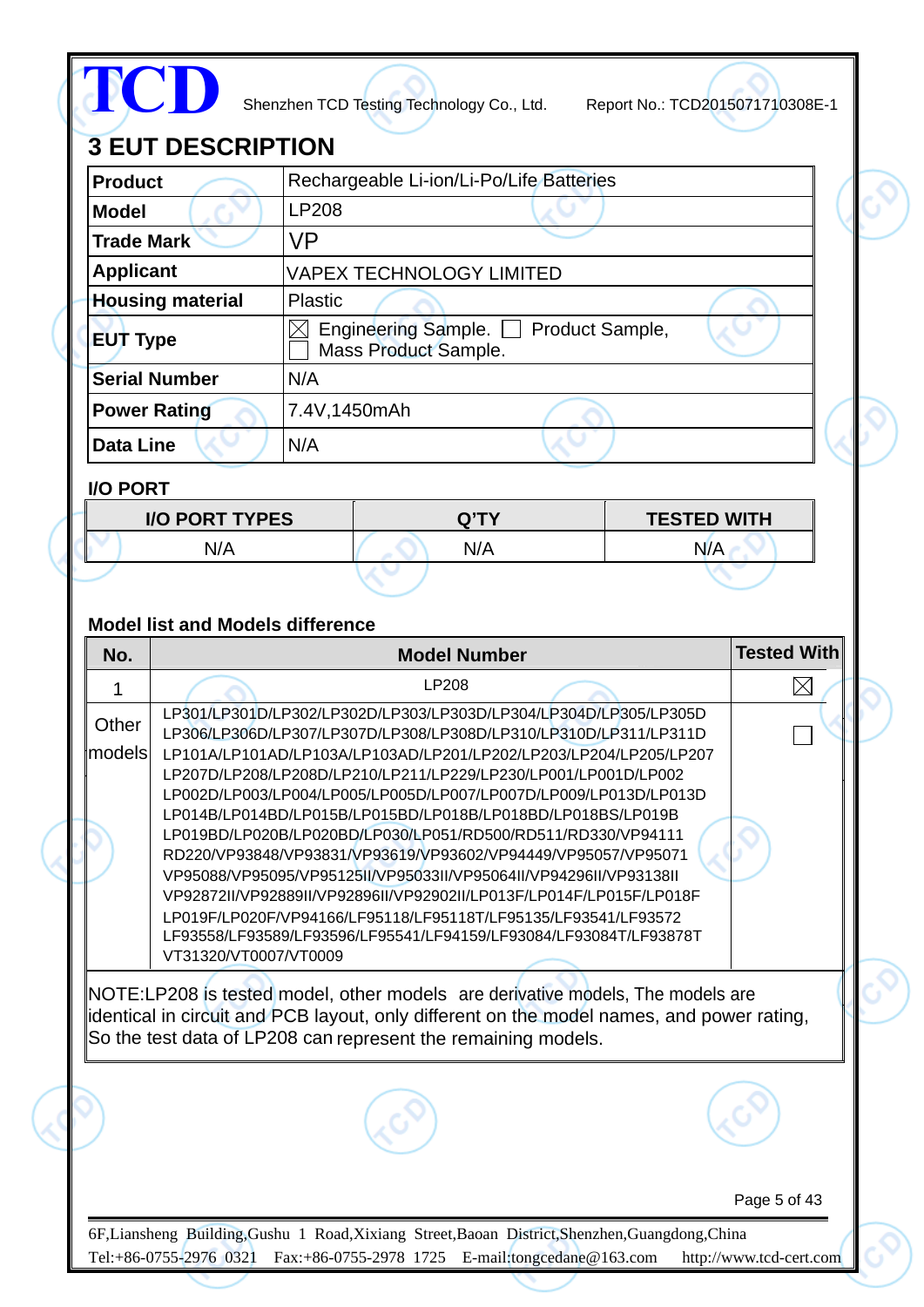|                      |                                                                                                                                                                | configuration, which produced the worst emission levels, was selected and recorded in |  |
|----------------------|----------------------------------------------------------------------------------------------------------------------------------------------------------------|---------------------------------------------------------------------------------------|--|
| this report.         |                                                                                                                                                                | The following test mode(s) were scanned during the preliminary test:                  |  |
| <b>Pre-Test Mode</b> |                                                                                                                                                                |                                                                                       |  |
| Emission             | <b>Conducted Emission</b>                                                                                                                                      | Mode: Data Transmitting                                                               |  |
|                      | <b>Radiated Emission</b>                                                                                                                                       | Mode: Shooting/Data Transmitting                                                      |  |
| emission level.      |                                                                                                                                                                | After the preliminary scan, the following test mode was found to produce the highest  |  |
|                      | <b>The Worst Test Mode</b>                                                                                                                                     |                                                                                       |  |
|                      | <b>Conducted Emission</b>                                                                                                                                      | Mode: Data Transmitting                                                               |  |
| Emission             |                                                                                                                                                                |                                                                                       |  |
| 2.                   | <b>Radiated Emission</b><br><b>4.2. EUT SYSTEM OPERATION</b><br>1. Set up EUT with the support equipments.<br>Make sure the EUT work normally during the test. | Mode: Shooting/Data Transmitting                                                      |  |
|                      |                                                                                                                                                                |                                                                                       |  |
|                      |                                                                                                                                                                |                                                                                       |  |
|                      |                                                                                                                                                                |                                                                                       |  |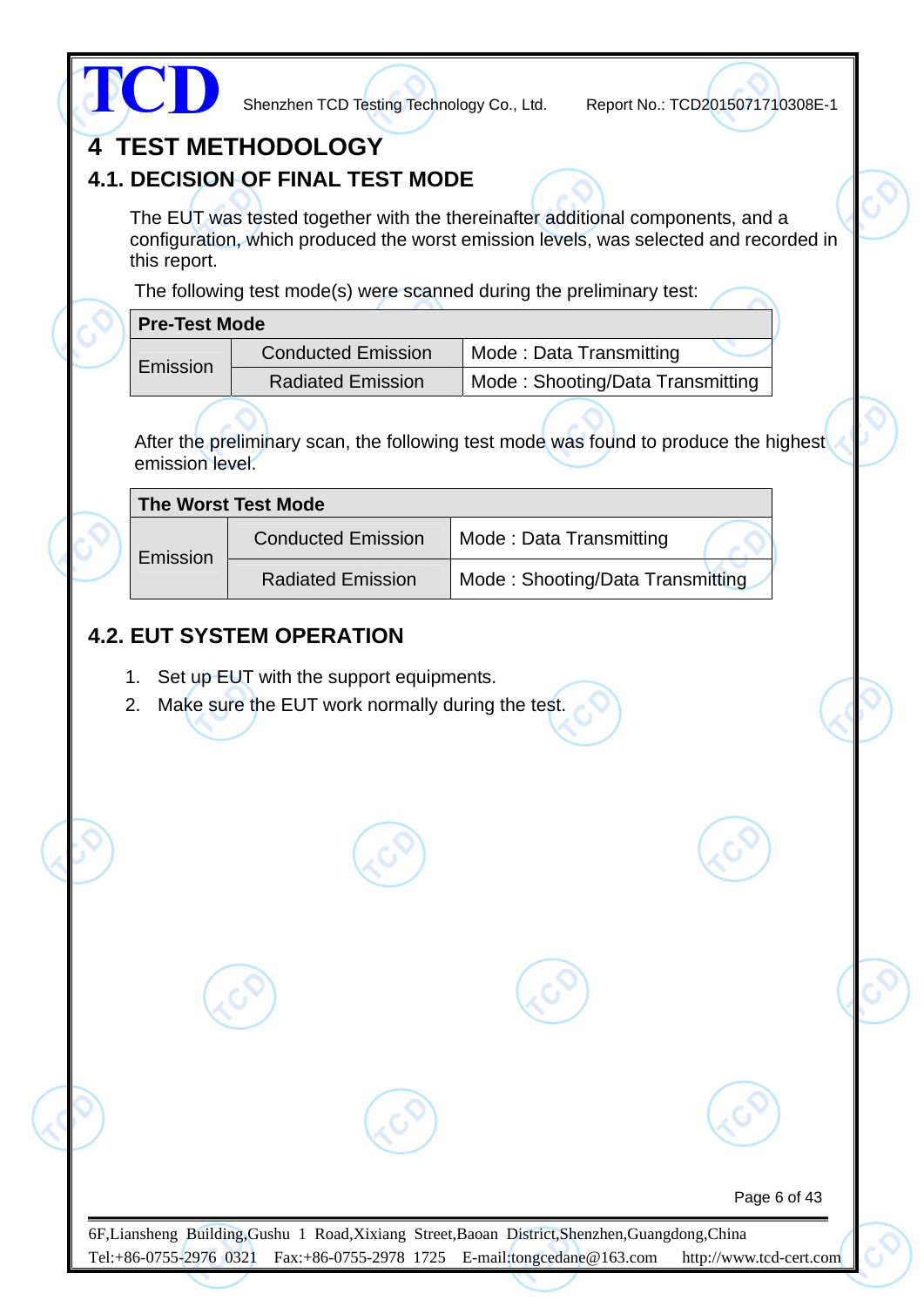

## **5 SETUP OF EQUIPMENT UNDER TEST 5.1. DESCRIPTION OF SUPPORT UNITS**

The EUT has been tested as an independent unit together with other necessary accessories or support units. The following support units or accessories were used to form a representative test configuration during the tests.

| No. | Equipment      | Model No.       | Serial No.        | <b>FCC ID</b> | <b>Trade Name</b> | Data Cable                            | <b>Power Cord</b>              |
|-----|----------------|-----------------|-------------------|---------------|-------------------|---------------------------------------|--------------------------------|
|     | PC             | dx2700          | <b>CNG7140T7P</b> | N/A           | HP                | <b>Unshielded</b><br>1.4 <sub>m</sub> | Unshielded<br>1.6 <sub>m</sub> |
| 2   | <b>Monitor</b> | <b>HPL1706V</b> | CND74535YZ        | N/A           | <b>HP</b>         | Unshielded<br>1.2 <sub>m</sub>        | Unshielded<br>1.6 <sub>m</sub> |
| 3   | Keyboard       | <b>SK-2880</b>  | 435302-AA1        | N/A           | HP                | Unshielded<br>1.2 <sub>m</sub>        | N/A                            |
| 4   | Mouse          | N/A             | N/A               | N/A           | ΗP                | Unshielded<br>1.2 <sub>m</sub>        | N/A                            |

#### **Note:**

1) All the equipment/cables were placed in the worst-case configuration to maximize the emission during the test.

2) Grounding was established in accordance with the manufacturer's requirements and conditions for the intended use.

## **5.2. CONFIGURATION OF SYSTEM UNDER TEST**

N/A

Page 7 of 43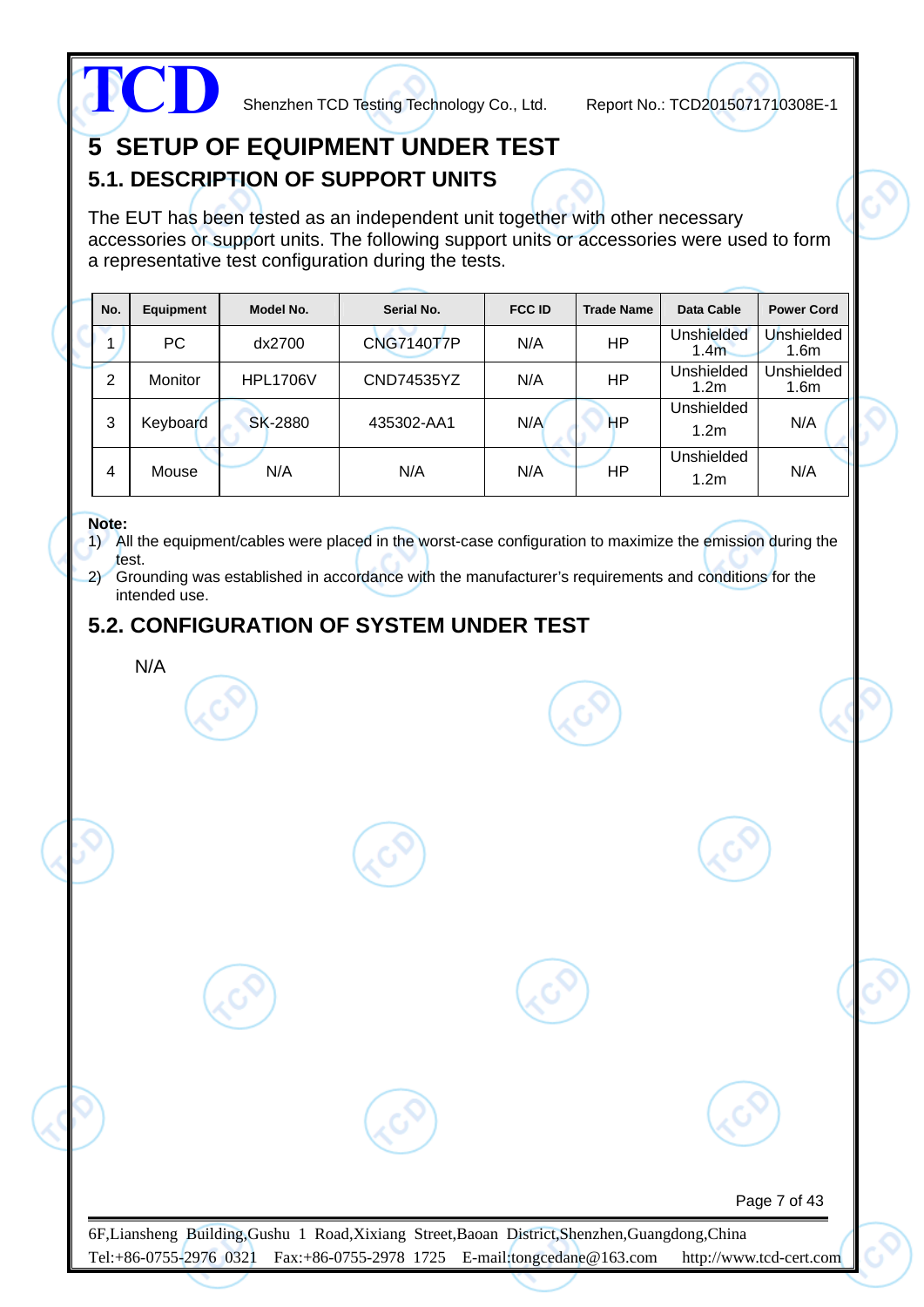|                                        |              |                        | Shenzhen TCD Testing Technology Co., Ltd.                                                                                                                                                                                                  | Report No.: TCD2015071710308E-1 |  |
|----------------------------------------|--------------|------------------------|--------------------------------------------------------------------------------------------------------------------------------------------------------------------------------------------------------------------------------------------|---------------------------------|--|
| <b>6 FACILITIES AND ACCREDITATIONS</b> |              |                        |                                                                                                                                                                                                                                            |                                 |  |
| <b>6.1. FACILITIES</b>                 |              |                        |                                                                                                                                                                                                                                            |                                 |  |
|                                        |              |                        | All measurement facilities used to collect the measurement data are located at TCD Lab.                                                                                                                                                    |                                 |  |
| <b>6.2. ACCREDITATIONS</b>             |              |                        | The sites are constructed in conformance with the requirements of ANSI C63.4 and CISPR<br>Publication 22. All receiving equipment conforms to CISPR Publication 16-1, "Radio<br>Interference Measuring Apparatus and Measurement Methods." |                                 |  |
|                                        |              |                        | Our laboratories are accredited and approved by the following approval agencies according                                                                                                                                                  |                                 |  |
| to ISO/IEC 17025.                      |              |                        |                                                                                                                                                                                                                                            |                                 |  |
| <b>USA</b>                             | <b>FCC</b>   |                        |                                                                                                                                                                                                                                            |                                 |  |
|                                        | <b>TIMCO</b> |                        |                                                                                                                                                                                                                                            |                                 |  |
| Japan                                  | <b>VCCI</b>  |                        |                                                                                                                                                                                                                                            |                                 |  |
| Canada                                 |              | <b>INDUSTRY CANADA</b> |                                                                                                                                                                                                                                            |                                 |  |
| Germany                                | <b>TUV</b>   |                        |                                                                                                                                                                                                                                            |                                 |  |
|                                        | <b>EMCC</b>  |                        |                                                                                                                                                                                                                                            |                                 |  |
| <b>6.3. MEASUREMENT UNCERTAINTY</b>    |              |                        | Where relevant, the following measurement uncertainty levels have been estimated for<br>tests performed on the EUT as specified in CISPR 16-4-2:                                                                                           |                                 |  |
| <b>Measurement</b>                     |              |                        | <b>Frequency</b>                                                                                                                                                                                                                           | <b>Uncertainty</b>              |  |
| Conducted emissions                    |              |                        | 9kHz~30MHz                                                                                                                                                                                                                                 | $+/- 3.59dB$                    |  |
|                                        |              |                        | $30MHz \sim 200MHz$                                                                                                                                                                                                                        | $+/- 4.77dB$                    |  |
|                                        |              | Horizontal             | 200MHz~1000MHz                                                                                                                                                                                                                             | $+/- 4.93dB$                    |  |
| <b>Radiated emissions</b>              |              |                        | $30MHz \sim 200MHz$                                                                                                                                                                                                                        | $+/- 5.04dB$                    |  |
|                                        |              | <b>Vertical</b>        | 200MHz~1000MHz                                                                                                                                                                                                                             | $+/- 4.93dB$                    |  |
|                                        |              |                        | This uncertainty represents an expanded uncertainty expressed at approximately the                                                                                                                                                         |                                 |  |

95% confidence level using a coverage factor of k=2.

Page 8 of 43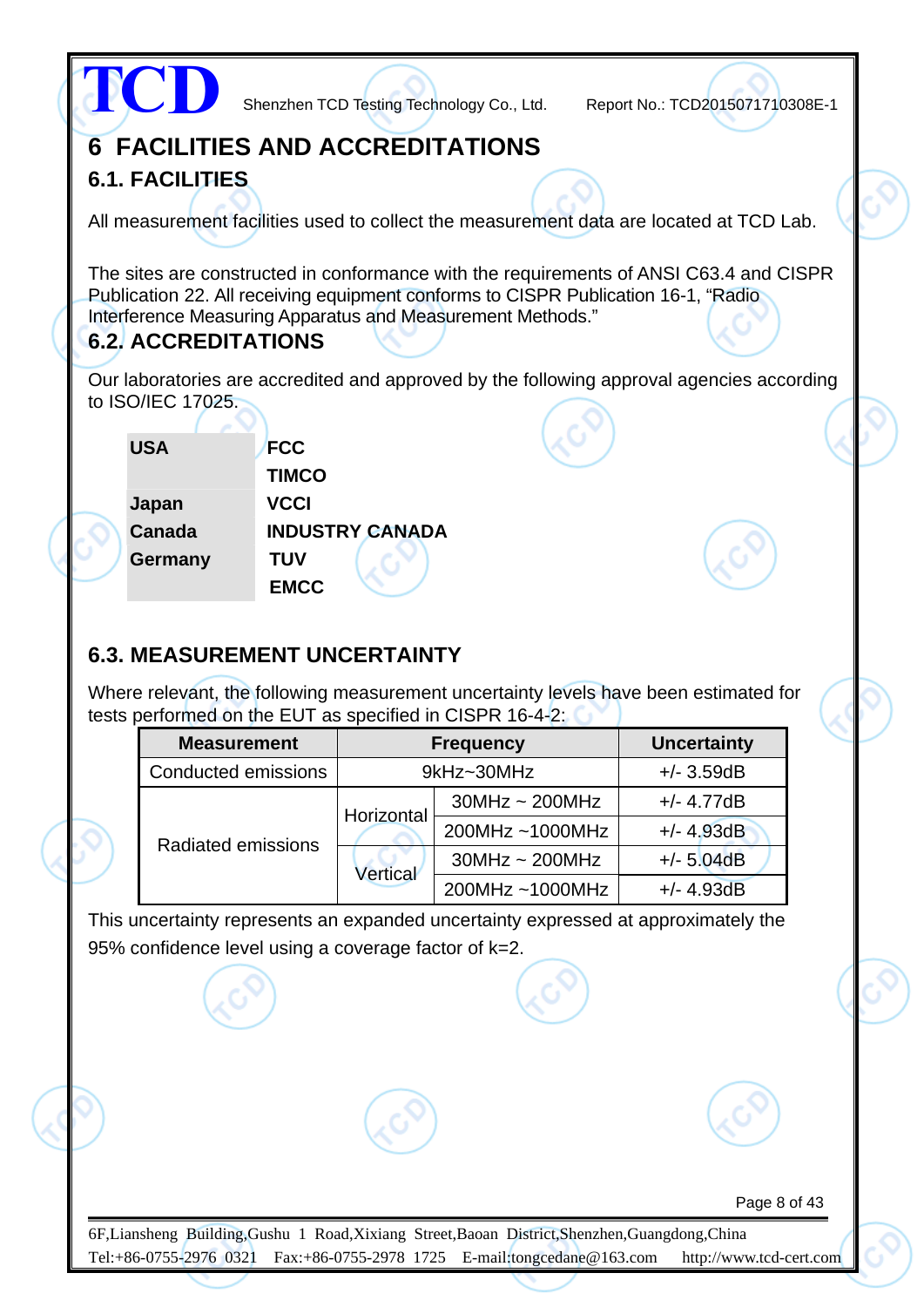# **TCD**

Shenzhen TCD Testing Technology Co., Ltd. Report No.: TCD2015071710308E-1

Page 9 of 43

# **7 EMISSION TEST**

## **7.1. CONDUCTED EMISSION MEASUREMENT**

## **7.1.1. LIMITS**

| <b>FREQUENCY (MHz)</b> | Class B (dBuV) |           |  |  |
|------------------------|----------------|-----------|--|--|
|                        | Quasi-peak     | Average   |  |  |
| $0.15 - 0.5$           | $66 - 56$      | $56 - 46$ |  |  |
| $0.50 - 5.0$           | 56             | 46        |  |  |
| $5.0 - 30.0$           | 60             | 50        |  |  |

#### **NOTE**:

- (1) The lower limit shall apply at the transition frequencies.
- (2) The limit decreases in line with the logarithm of the frequency in the range of 0.15 to 0.50 MHz.
- (3) All emanations from a class A/B digital device or system, including any network of conductors and apparatus connected thereto, shall not exceed the level of field strengths specified above.

## **7.1.2. TEST INSTRUMENTS**

| <b>Conducted Emission Shielding Room Test Site (843)</b>                                                          |            |                  |             |            |  |  |  |  |
|-------------------------------------------------------------------------------------------------------------------|------------|------------------|-------------|------------|--|--|--|--|
| <b>Calibration Due</b><br><b>Serial Number</b><br><b>Name of Equipment</b><br><b>Manufacturer</b><br><b>Model</b> |            |                  |             |            |  |  |  |  |
| <b>EMI Test Receiver</b>                                                                                          | R&S        | <b>ESCI</b>      | 100005      | 06/24/2016 |  |  |  |  |
| <b>LISN</b>                                                                                                       | <b>AFJ</b> | LS <sub>16</sub> | 16010222119 | 06/29/2016 |  |  |  |  |
| LISN(EUT)                                                                                                         | Mestec     | AN3016           | 04/10040    | 06/28/2016 |  |  |  |  |

**NOTE:** 1. The calibration interval of the above test instruments is 12 months and the calibrations are traceable to international system unit (SI).

2. N.C.R = No Calibration Request.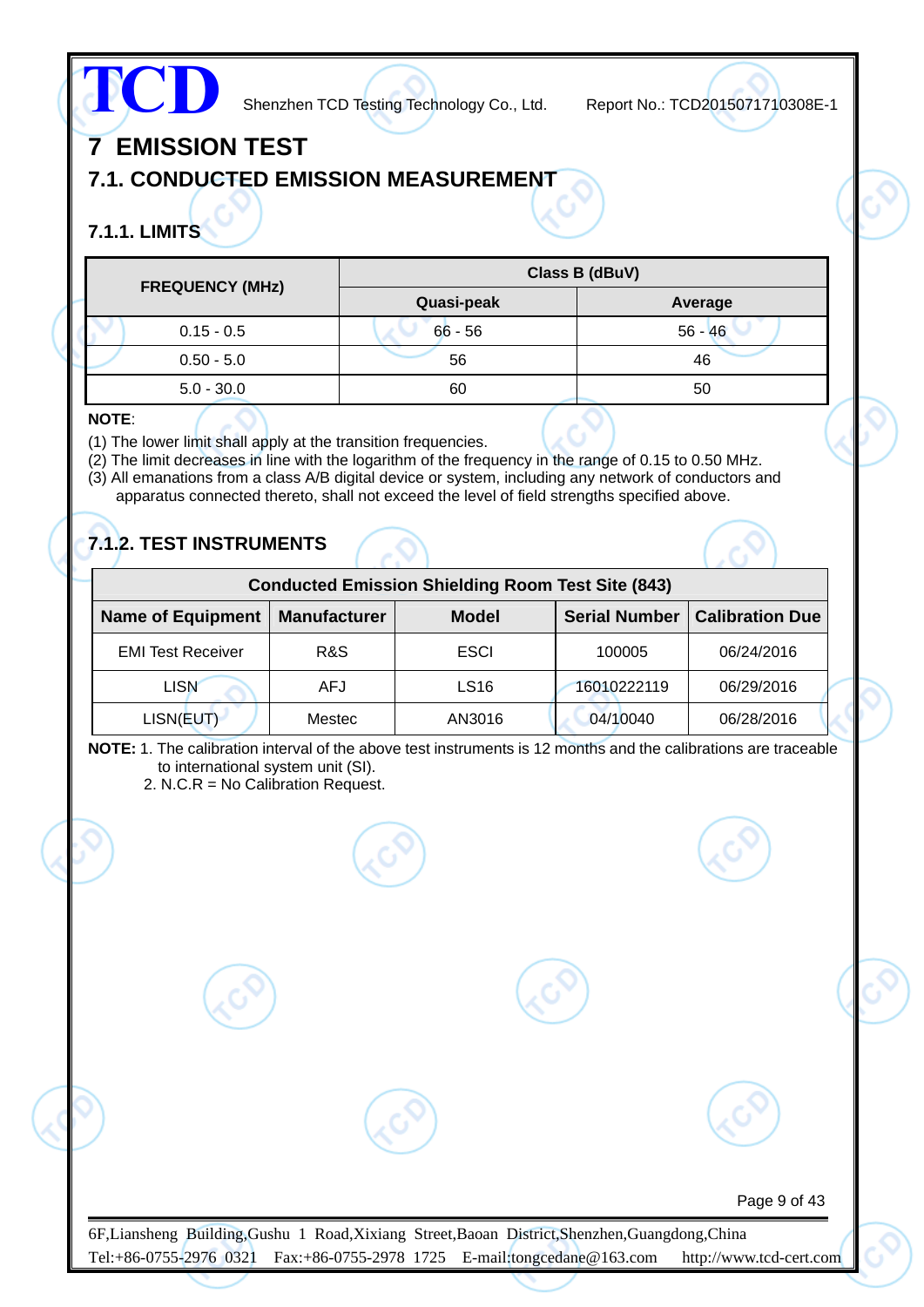**TCD**

Shenzhen TCD Testing Technology Co., Ltd. Report No.: TCD2015071710308E-1

#### **7.1.3. TEST PROCEDURES**

#### **Procedure of Preliminary Test**

The EUT and Support equipment, if needed, was set up as per the test configuration to simulate typical usage per the user's manual. When the EUT is a tabletop system, a wooden table with a height of 0.8 meters is used and is placed on the ground plane as per EN55022 (see Test Facility for the dimensions of the ground plane used). When the EUT is a floor standing equipment, it is placed on the ground plane, which has a 3-12 mm non-conductive covering to insulate the EUT from the ground plane.

All I/O cables were positioned to simulate typical actual usage as per EN55022.

The EUT test program was started. Emissions were measured on each current carrying line of the EUT using an EMI Test Receiver connected to the LISN powering the EUT.

The Receiver scanned from 150kHz to 30MHz for emissions in each of the test modes.

During the above scans, the emissions were maximized by cable manipulation.

The test mode(s) described in Item 3.1 were scanned during the preliminary test.

After the preliminary scan, we found the test mode described in Item 3.1 producing the highest emission level.

The EUT configuration and cable configuration of the above highest emission levels were recorded for reference of the final test.

#### **Procedure of Final Test**

EUT and support equipment were set up on the test bench as per the configuration with highest emission level in the preliminary test.

A scan was taken on both power lines, Line 1 and Line 2, recording at least the six highest emissions. Emission frequency and amplitude were recorded into a computer in which correction factors were used to calculate the emission level and compare reading to the applicable limit.

The test data of the worst-case condition(s) was recorded.

Page 10 of 43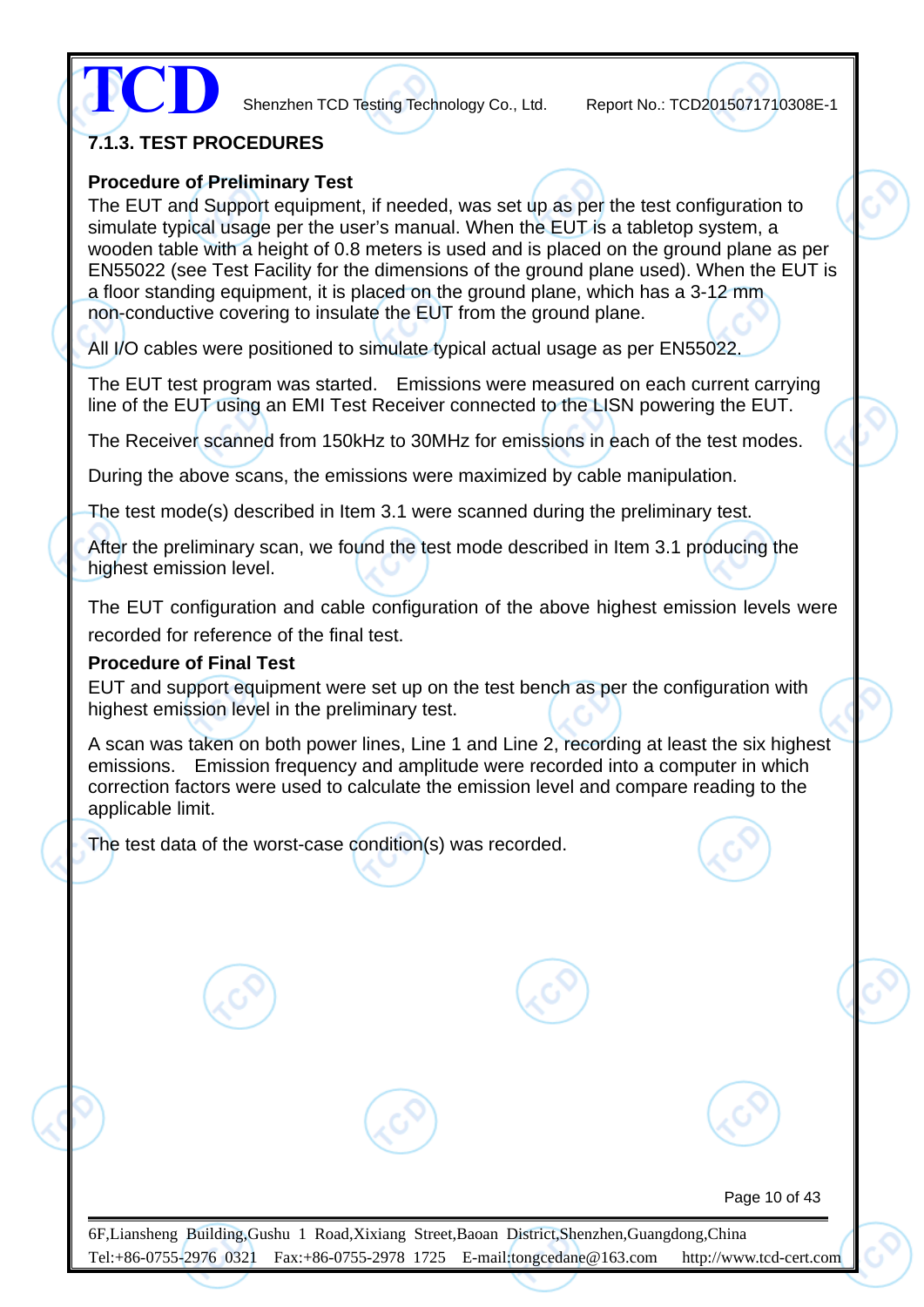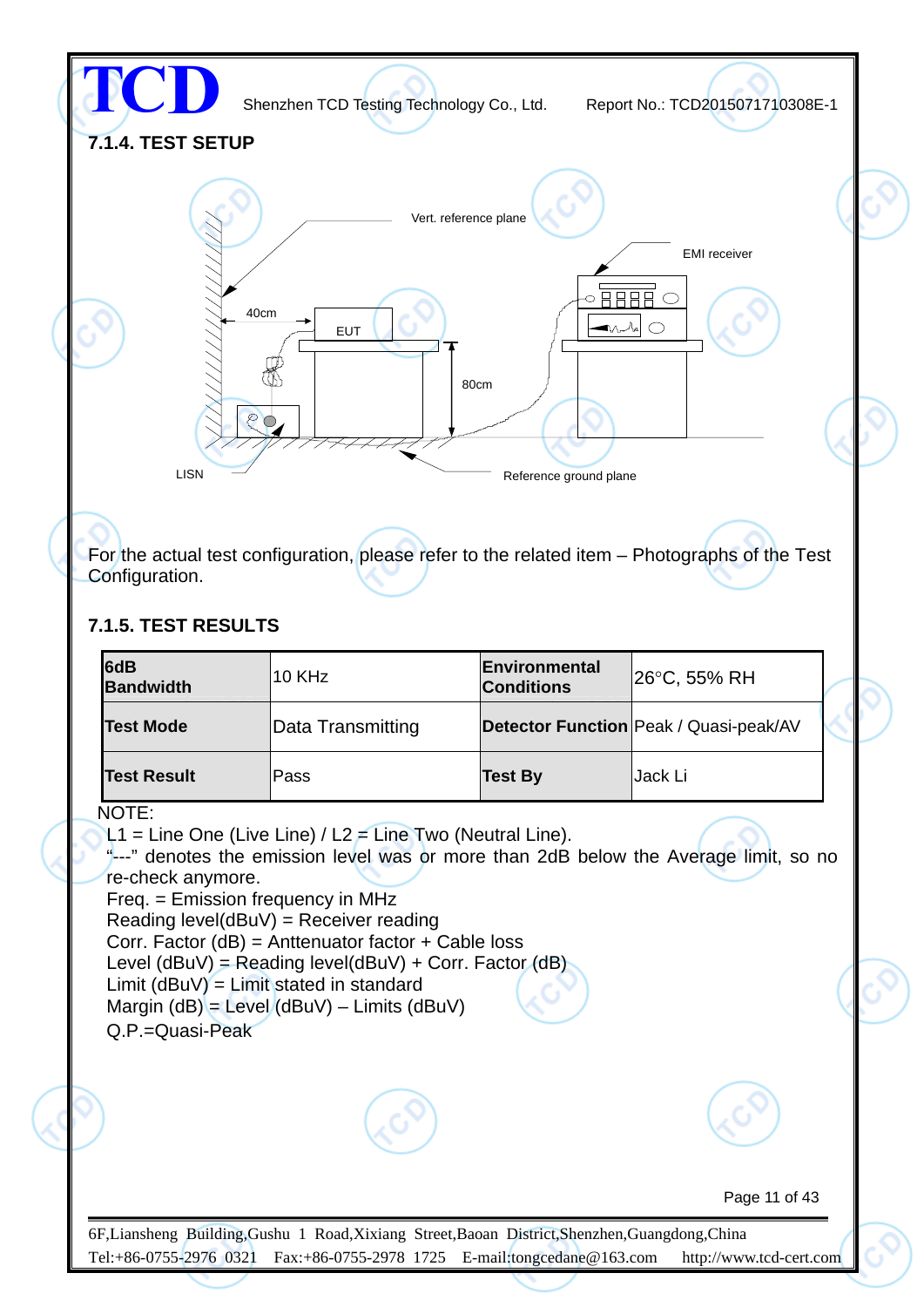

#### Note:

|                | No. Mk. | Freq.   | Reading<br>Level | Correct<br>Factor | Measure-<br>ment | Limit | Over         |          |         |
|----------------|---------|---------|------------------|-------------------|------------------|-------|--------------|----------|---------|
|                |         | MHz     | dBu∨             | dB                | dBuV             | dBuV  | dB           | Detector | Comment |
| 1              |         | 0.1500  | 14.50            | 10.30             | 24.80            |       | 65.99 -41.19 | QP       |         |
| $\overline{2}$ |         | 0.1500  | 0.47             | 10.30             | 10.77            |       | 55.99 -45.22 | AVG      |         |
| 3              |         | 0.1740  | 8.21             | 10.50             | 18.71            |       | 64.76 -46.05 | QP       |         |
| $4 *$          |         | 0.1740  | 5.29             | 10.50             | 15.79            |       | 54.76 -38.97 | AVG      |         |
| 5              |         | 0.2100  | 4.69             | 10.74             | 15.43            |       | 63.20 -47.77 | QP       |         |
| 6              |         | 0.2100  | $-2.80$          | 10.74             | 7.94             |       | 53.20 -45.26 | AVG      |         |
| $\overline{7}$ |         | 0.2860  | 1.75             | 10.85             | 12.60            |       | 60.64 -48.04 | QP       |         |
| 8              |         | 0.2860  | $-3.42$          | 10.85             | 7.43             |       | 50.64 -43.21 | AVG      |         |
| 9              |         | 2.0500  | 0.07             | 10.28             | 10.35            |       | 56.00 -45.65 | QP       |         |
| 10             |         | 2.0500  | $-4.85$          | 10.28             | 5.43             |       | 46.00 -40.57 | AVG      |         |
| 11             |         | 16.5220 | $-0.96$          | 10.35             | 9.39             |       | 60.00 -50.61 | QP       |         |
| 12             |         | 16.5220 | $-5.56$          | 10.35             | 4.79             |       | 50.00 -45.21 | AVG      |         |

\*: Maximum data x: Over limit l: over margin

Reference Only

Page 12 of 43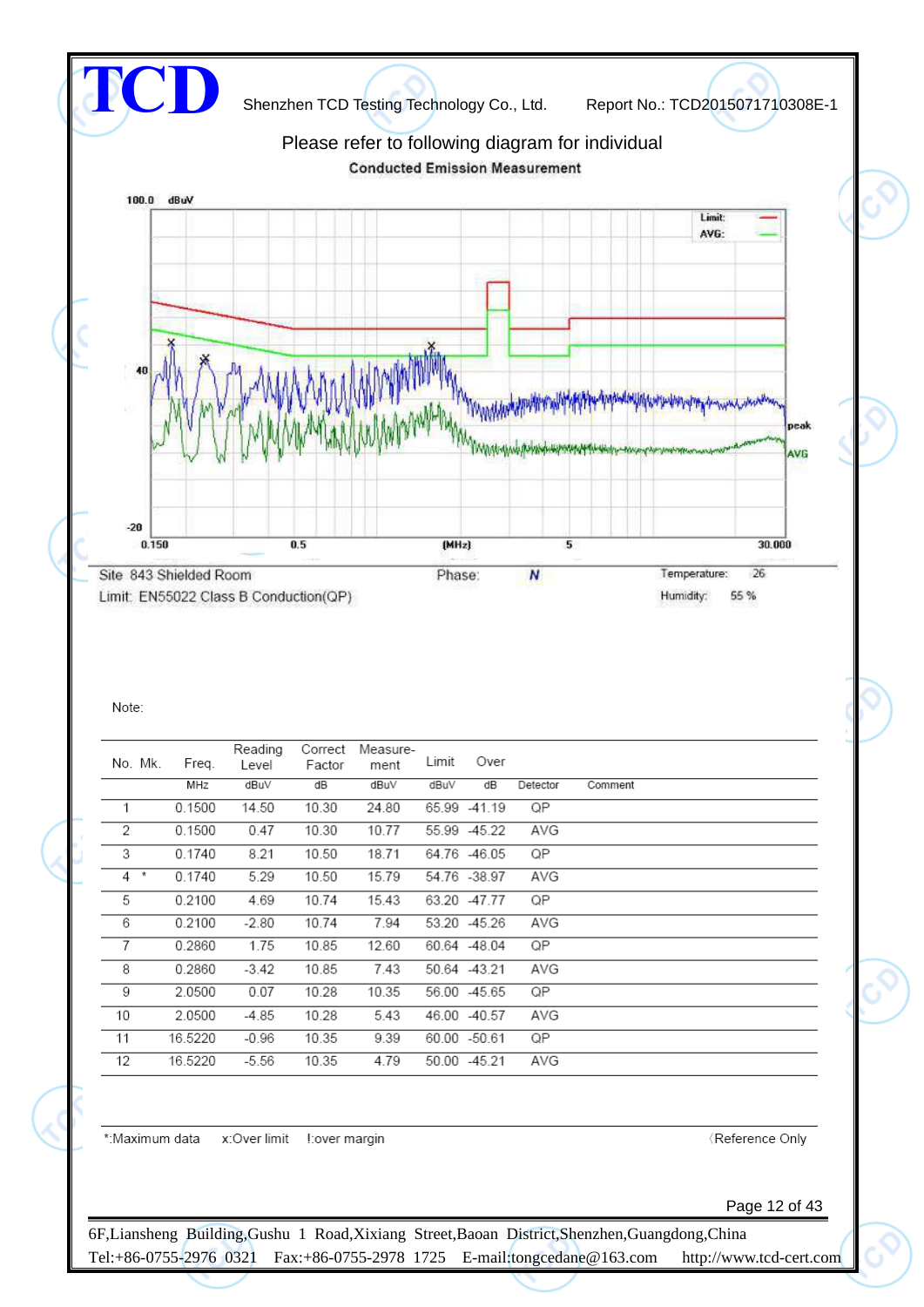

#### Note:

| No. Mk.        | Freq.   | Reading<br>Level | Correct<br>Factor | Measure-<br>ment | Limit | Over         |          |         |
|----------------|---------|------------------|-------------------|------------------|-------|--------------|----------|---------|
|                | MHz     | dBuV             | dB                | dBuV             | dBuV  | dB           | Detector | Comment |
| 1              | 0.1500  | 12.97            | 10.30             | 23.27            |       | 65.99 -42.72 | QP       |         |
| 2              | 0.1500  | $-0.10$          | 10.30             | 10.20            |       | 55.99 -45.79 | AVG      |         |
| $3 *$          | 0.1740  | 18.86            | 10.50             | 29.36            |       | 64.76 -35.40 | QP       |         |
| 4              | 0.1740  | 5.30             | 10.50             | 15.80            |       | 54.76 -38.96 | AVG      |         |
| 5              | 0.1940  | 5.74             | 10.67             | 16.41            |       | 63.86 -47.45 | QP       |         |
| 6              | 0.1940  | $-2.82$          | 10.67             | 7.85             |       | 53.86 -46.01 | AVG      |         |
| $\overline{7}$ | 0.2779  | 4.43             | 10.84             | 15.27            |       | 60.88 -45.61 | QP       |         |
| 8              | 0.2779  | $-1.32$          | 10.84             | 9.52             |       | 50.88 -41.36 | AVG      |         |
| 9              | 1.4500  | $-1.16$          | 10.26             | 9.10             |       | 56.00 -46.90 | QP       |         |
| 10             | 1.4500  | $-4.28$          | 10.26             | 5.98             |       | 46.00 -40.02 | AVG      |         |
| 11             | 23.0860 | $-0.55$          | 10.29             | 9.74             |       | 60.00 -50.26 | QP       |         |
| 12             | 23.0860 | $-5.29$          | 10.29             | 5.00             |       | 50.00 -45.00 | AVG      |         |

\*:Maximum data 

Reference Only

Page 13 of 43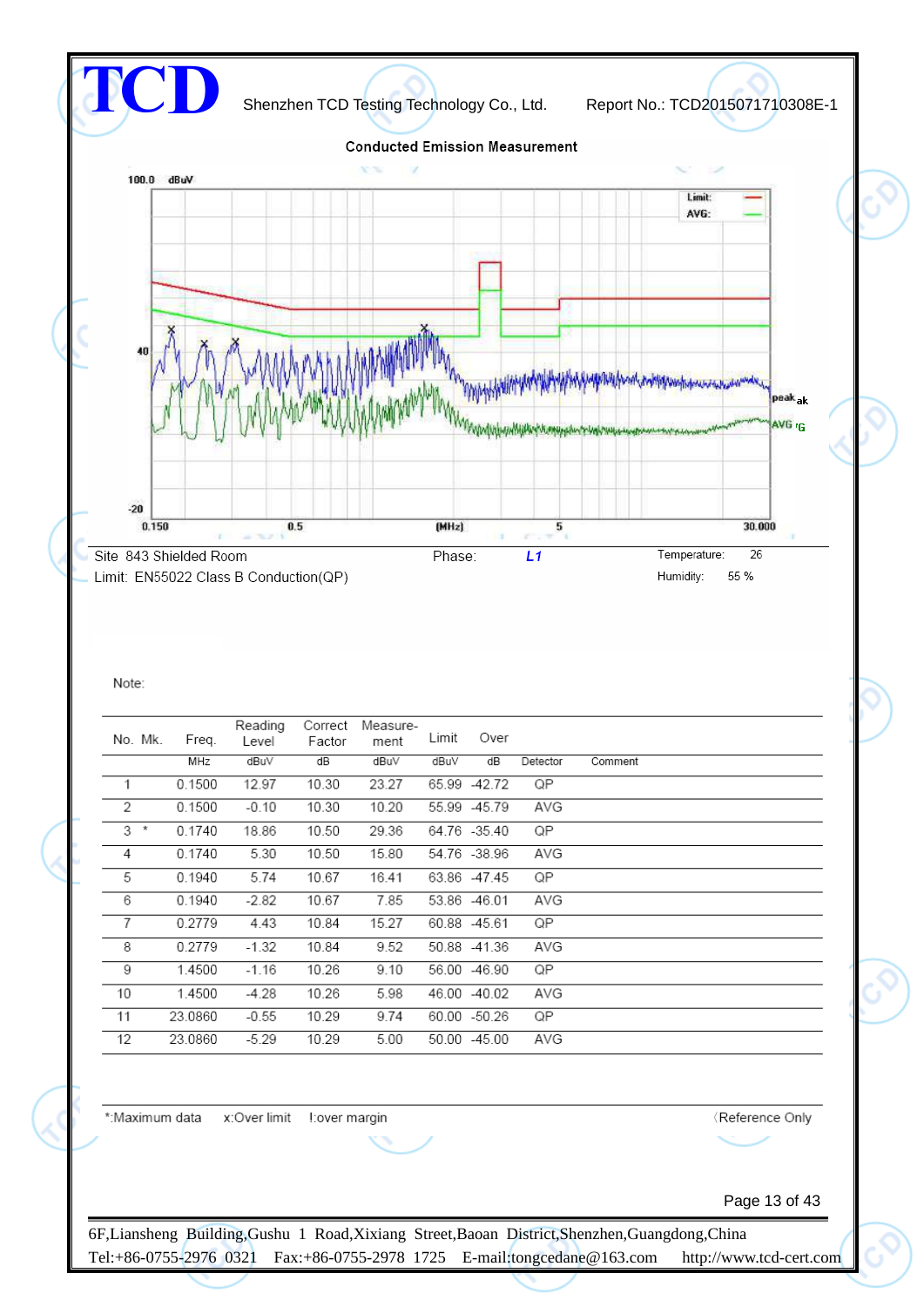

## **7.2. RADIATED EMISSION MEASUREMENT**

## **7.2.1. LIMITS**

| <b>FREQUENCY (MHz)</b> | dBuV/m (At 3m) |
|------------------------|----------------|
|                        | Limit          |
| $30 - 230$             | 40             |
| $230 - 1000$           | 47             |

**NOTE**: (1) The lower limit shall apply at the transition frequencies.

(2) Emission level (dBuV/m) = 20 log Emission level (uV/m).

## **7.2.2. TEST INSTRUMENTS**

|                          |                       | <b>Radiated Emission Test Site (966)</b> |                      |                        |
|--------------------------|-----------------------|------------------------------------------|----------------------|------------------------|
| <b>Name of Equipment</b> | <b>Manufacturer</b>   | <b>Model</b>                             | <b>Serial Number</b> | <b>Calibration Due</b> |
| <b>EMI Test Receiver</b> | <b>R&amp;S</b>        | <b>ESCI</b>                              | 100005               | 06/24/2016             |
| Spectrum Analyzer        | R&S                   | FSU                                      | 100114               | 06/13/2016             |
| Pre Amplifier            | H.P.                  | <b>HP8447E</b>                           | 2945A02715           | 06/24/2016             |
| <b>Bilog Antenna</b>     | <b>SUNOL Sciences</b> | JB3                                      | A021907              | 06/29/2016             |
| Cable                    | <b>TIME MICROWAVE</b> | <b>LMR-400</b>                           | N-TYPE04             | 06/29/2016             |
| System-Controller        | CCS                   | N/A                                      | N/A                  | N.C.R                  |
| Turn Table               | <b>CCS</b>            | N/A                                      | N/A                  | N.C.R                  |
| Antenna Tower            | <b>CCS</b>            | N/A                                      | N/A                  | N.C.R                  |

**NOTE:** 1. The calibration interval of the above test instruments is 12 months and the calibrations are traceable to international system unit (SI).

2. N.C.R = No Calibration Request.

Page 14 of 43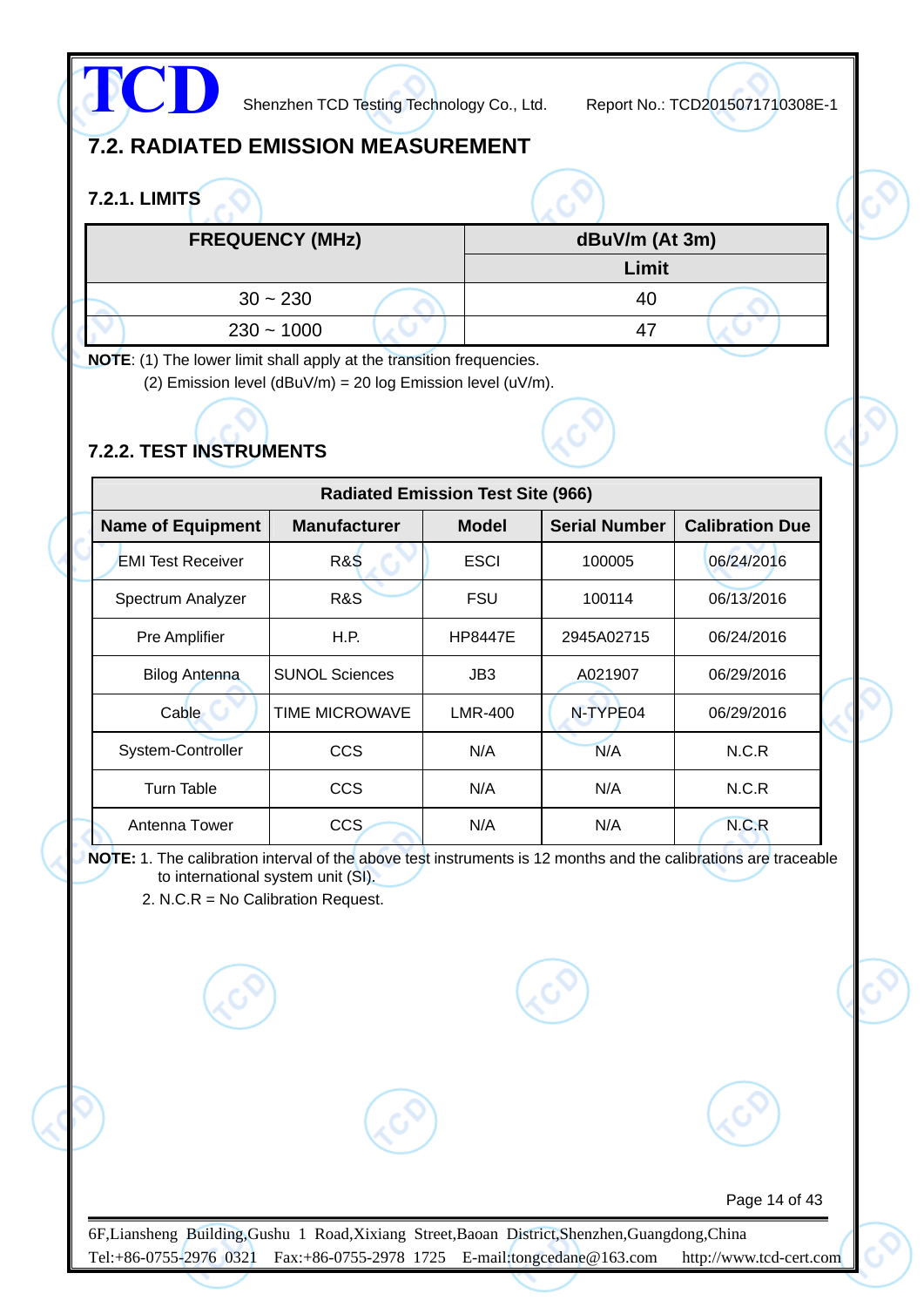

#### **7.2.3. TEST PROCEDURE**

#### **Procedure of Preliminary Test**

The equipment was set up as per the test configuration to simulate typical usage per the user's manual. When the EUT is a tabletop system, a wooden turntable with a height of 0.8 meters is used which is placed on the ground plane. When the EUT is a floor standing equipment, it is placed on the ground plane which has a 3-12 mm non-conductive covering to insulate the EUT from the ground plane.

Support equipment, if needed, was placed as per EN55022.

All I/O cables were positioned to simulate typical usage as per EN55022.

Mains cables, telephone lines or other connections to auxiliary equipment located outside the test are shall drape to the floor, be fitted with ferrite clamps or ferrite tubes placed on the floor at the point where the cable reaches the floor and then routed to the place where they leave the turntable. No extension cords shall be used to mains receptacle.

The antenna was placed at 3 meter away from the EUT as stated in EN 55022. The antenna connected to the Spectrum Analyzer via a cable and at times a pre-amplifier would be used.

The Analyzer / Receiver quickly scanned from 30MHz to 1000MHz. The EUT test program was started. Emissions were scanned and measured rotating the EUT to 360 degrees and positioning the antenna 1 to 4 meters above the ground plane, in both the vertical and the horizontal polarization, to maximize the emission reading level.

The test mode(s) described in Item 3.1 were scanned during the preliminary test:

After the preliminary scan, we found the test mode described in Item 3.1 producing the highest emission level. The EUT and cable configuration, antenna position, polarization and turntable position of the above highest emission level were recorded for the final test.

#### **Procedure of Final Test**

EUT and support equipment were set up on the turntable as per the configuration with highest emission level in the preliminary test.

The Analyzer / Receiver scanned from 30MHz to 1000MHz. Emissions were scanned and measured rotating the EUT to 360 degrees, varying cable placement and positioning the antenna 1 to 4 meters above the ground plane, in both the vertical and the horizontal polarization, to maximize the emission reading level.

Recorded at least the six highest emissions. Emission frequency, amplitude, antenna position, polarization and turntable position were recorded into a computer in which correction factors were used to calculate the emission level and compare reading to the applicable limit and only Q.P. reading is presented.

The test data of the worst-case condition(s) was recorded.

Page 15 of 43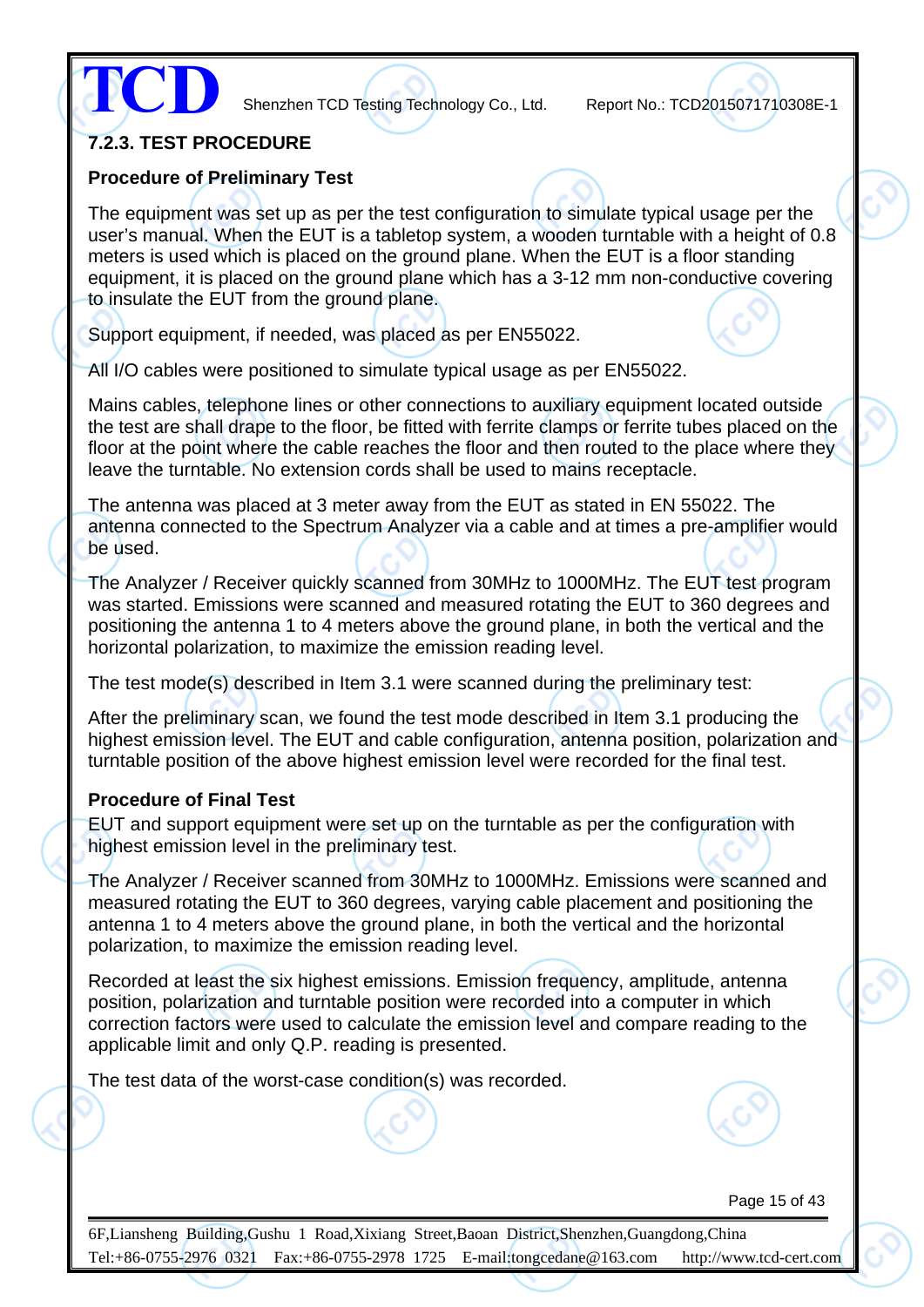

#### **7.2.5 TEST RESULTS**

しい

For the actual test configuration, please refer to the related item – Photographs of the Test

UG

| <b>Test Mode</b>        | Shooting/Data<br>Transmitting | Environmental<br><b>Conditions</b> | 26°C, 55% RH          |
|-------------------------|-------------------------------|------------------------------------|-----------------------|
| <b>6dB Bandwidth</b>    | <b>120 KHz</b>                | <b>Antenna Pole</b>                | Vertical / Horizontal |
| <b>Antenna Distance</b> | l3m                           | <b>Detector Function</b>           | Peak / Quasi-peak     |
| <b>Tested by</b>        | Jack Li                       |                                    |                       |

**Configuration** 

Freq. = Emission frequency in MHz Reading level( $dBuV$ ) = Receiver reading Corr. Factor (dB) = Antenna factor + Cable loss Measurement  $(dBuV) = Reading level(dBuV) + Corr. Factor (dB)$ Limit (dBuV) = Limit stated in standard Margin (dB) = Measurement (dBuV) – Limits (dBuV)

Page 16 of 43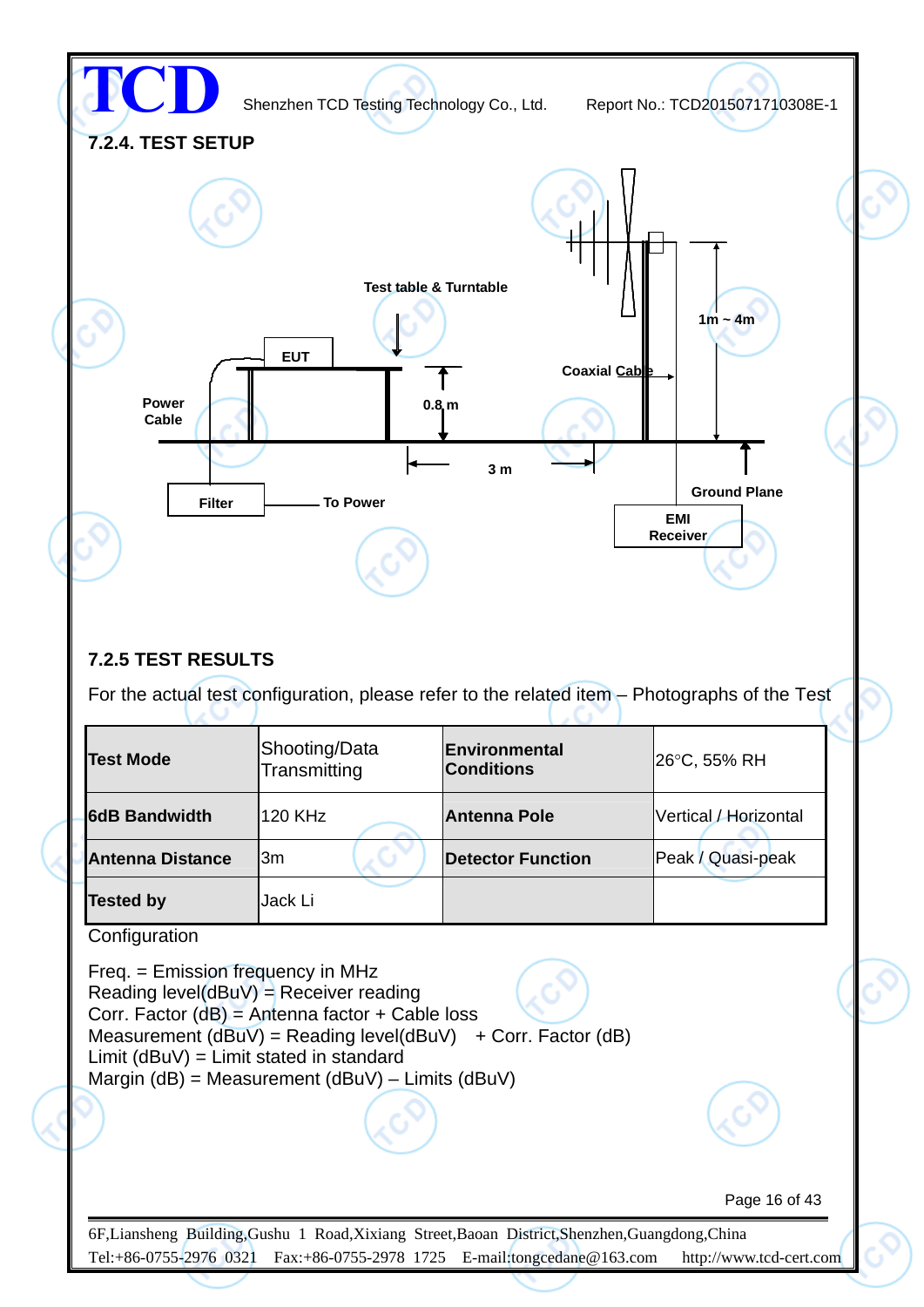

#### Note:

| No. Mk.       |   | Freq.    | Reading<br>Level | Correct<br>Factor | Measure-<br>ment | Limit  | Over     |          | Antenna<br>Height | Table<br>Degree |         |
|---------------|---|----------|------------------|-------------------|------------------|--------|----------|----------|-------------------|-----------------|---------|
|               |   | MHz      | dBuV             | dB                | dBuV/m           | dBuV/m | dB       | Detector | cm                | dearee          | Comment |
|               |   | 64.0199  | 22.16            | $-11.09$          | 11.07            | 40.00  | -28.93   | QP       |                   |                 |         |
| $\mathcal{D}$ | × | 119.9100 | 22.29            | $-4.08$           | 18.21            | 40.00  | -21.79   | ΩP       |                   |                 |         |
| 3             |   | 178.2300 | 22.82            | $-4.89$           | 17.93            | 40.00  | $-22.07$ | QΡ       |                   |                 |         |
| 4             |   | 191.7300 | 23.50            | $-6.54$           | 16.96            | 40.00  | $-23.04$ | QP       |                   |                 |         |
| 5             |   | 233.0400 | 23.07            | $-5.70$           | 17.37            | 47.00  | -29.63   | QP       |                   |                 |         |
| 6             |   | 280.2900 | 22.70            | $-2.93$           | 19.77            | 47.00  | -27.23   | QP       |                   |                 |         |

\*:Maximum data  Reference Only

Page 17 of 43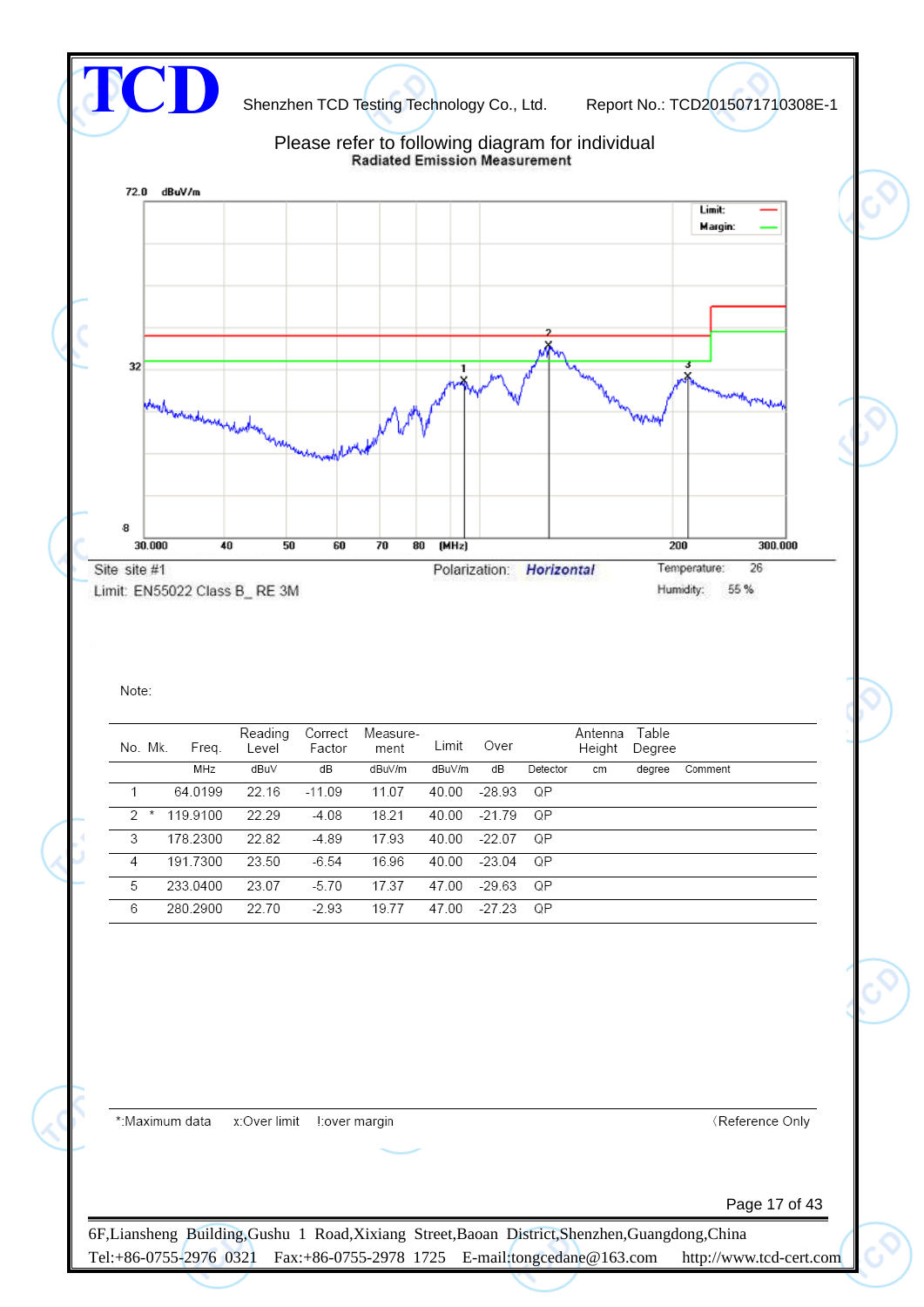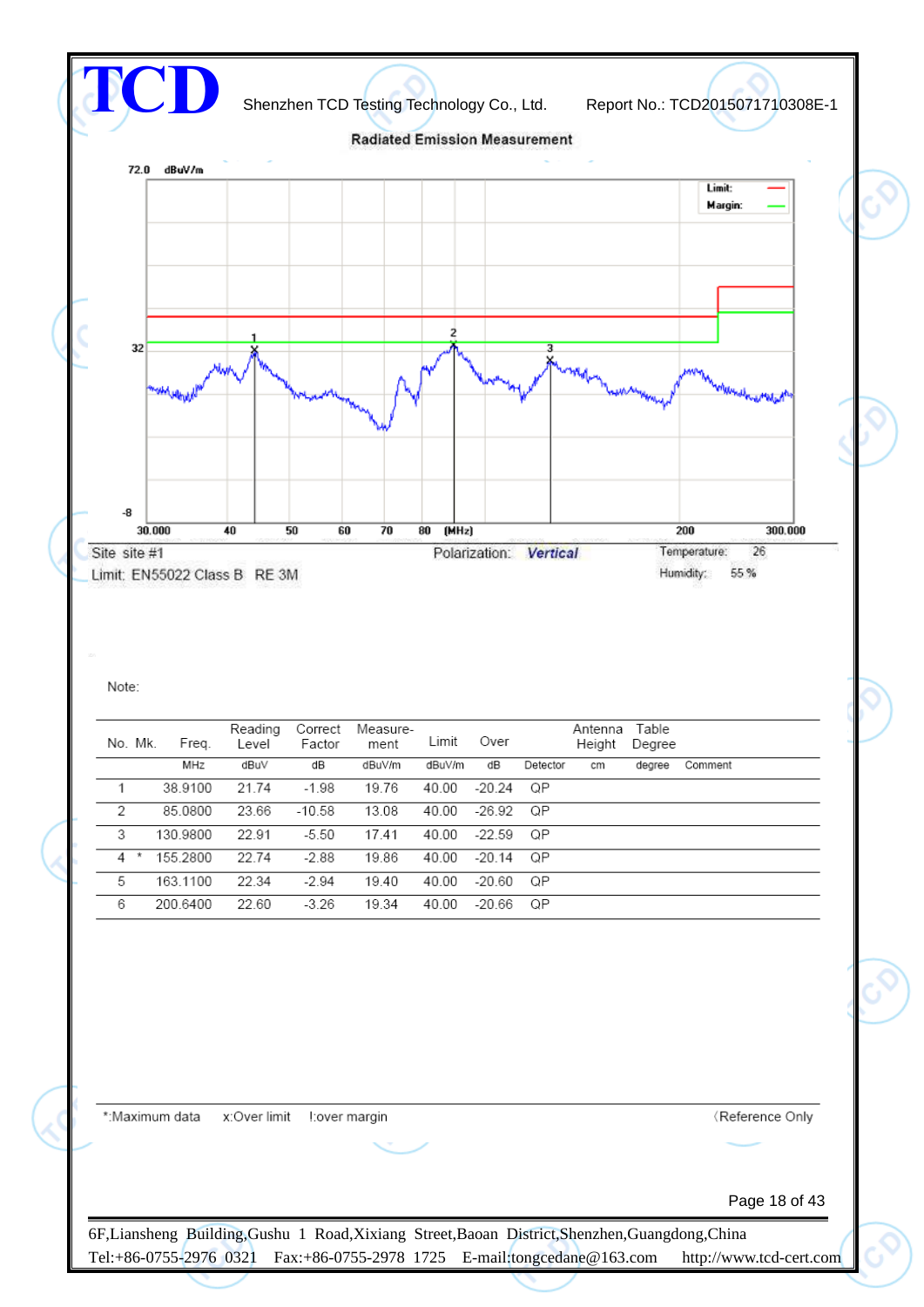

# **8 IMMUNITY TEST**

**8.1. GENERAL DESCRIPTION**

| <b>Test Type</b><br>EN 61000-4-2 | EN 55024:2010<br><b>Minimum Requirement</b><br>Electrostatic Discharge - ESD:                                                                                                                                                         |                                                   |
|----------------------------------|---------------------------------------------------------------------------------------------------------------------------------------------------------------------------------------------------------------------------------------|---------------------------------------------------|
|                                  |                                                                                                                                                                                                                                       |                                                   |
|                                  |                                                                                                                                                                                                                                       |                                                   |
|                                  | 8kV air discharge, 4kV Contact discharge,<br><b>Performance Criterion B</b>                                                                                                                                                           |                                                   |
| EN 61000-4-3                     | Radio-Frequency Electromagnetic Field<br>Susceptibility Test - RS:<br>80~1000 MHz, 3V/m, 80% AM(1kHz),<br><b>Performance Criterion A</b>                                                                                              |                                                   |
| EN 61000-4-4                     | Electrical Fast Transient/Burst - EFT,<br>Power line: 1kV, Signal line: 0.5kV,<br><b>Performance Criterion B</b>                                                                                                                      |                                                   |
| EN 61000-4-5                     | <b>Surge Immunity Test:</b><br>1.2/50 us Open Circuit Voltage,<br>8/20 us Short Circuit Current,<br>Power Port ~ Line to line: 1kV, Line to ground: 2kV<br>Signal Port $\sim$ Lines to ground : 1kV<br><b>Performance Criterion B</b> |                                                   |
| EN 61000-4-6                     | Conducted Radio Frequency Disturbances Test-CS:<br>$0.15 \sim 80$ MHz, 3Vrms, 80% AM, 1kHz,<br><b>Performance Criterion A</b>                                                                                                         |                                                   |
| EN 61000-4-8                     | Power frequency magnetic field immunity test<br>50 Hz, 1A/m<br><b>Performance Criterion A</b>                                                                                                                                         |                                                   |
| EN 61000-4-11                    | <b>Voltage Dips:</b><br>i) >95% reduction for 0.5 period,<br><b>Performance Criterion B</b><br>ii) 30% reduction for 25 period,                                                                                                       |                                                   |
|                                  |                                                                                                                                                                                                                                       |                                                   |
|                                  | >95% reduction for 250 period                                                                                                                                                                                                         |                                                   |
|                                  | Performance Criterion C                                                                                                                                                                                                               |                                                   |
|                                  |                                                                                                                                                                                                                                       |                                                   |
|                                  |                                                                                                                                                                                                                                       |                                                   |
|                                  | Page 19 of 43                                                                                                                                                                                                                         |                                                   |
|                                  |                                                                                                                                                                                                                                       | Performance Criterion C<br>Voltage Interruptions: |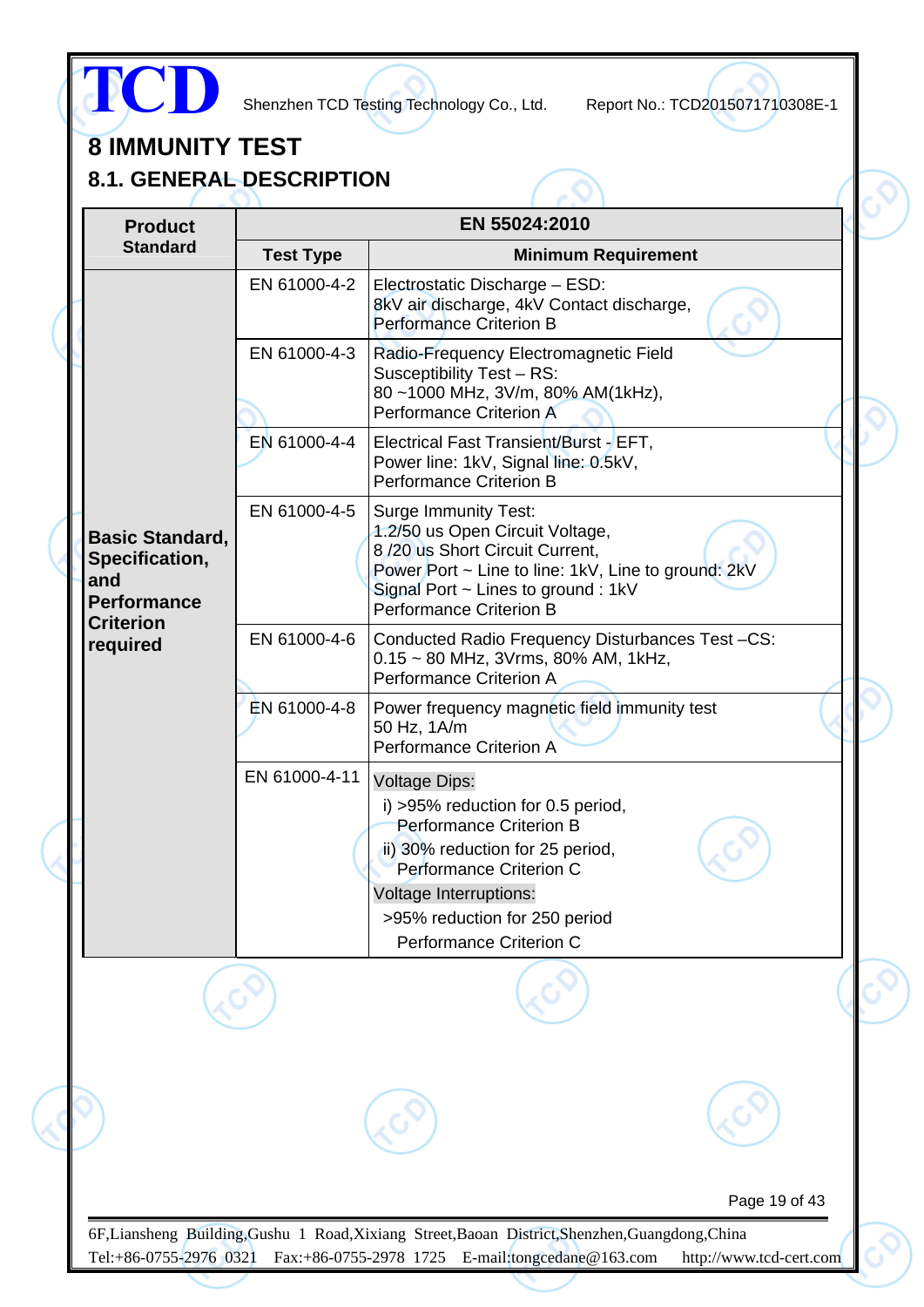|                    |                                         | The apparatus shell continues to operate as intended without operator<br>intervention. No degradation of performance or loss of function is allowed below<br>a performance level specified by the manufacturer, when the apparatus is used<br>as intended. The performance level may be replaced by a permissible loss of<br>performance. If the manufacturer does not specify the minimum performance<br>level or the permissible performance loss, then either of these may be derived<br>from the product description and documentation, and by what the user may<br>reasonably expect from the equipment if used as intended. |  |
|--------------------|-----------------------------------------|-----------------------------------------------------------------------------------------------------------------------------------------------------------------------------------------------------------------------------------------------------------------------------------------------------------------------------------------------------------------------------------------------------------------------------------------------------------------------------------------------------------------------------------------------------------------------------------------------------------------------------------|--|
| <b>Criteria B:</b> |                                         | After test, the apparatus shell continues to operate as intended without operator<br>intervention. No degradation of performance or loss of function is allowed, after<br>the application of the phenomenon below a performance level specified by the<br>manufacturer, when the apparatus is used as intended. The performance level<br>may be replaced by a permissible loss of performance.                                                                                                                                                                                                                                    |  |
|                    | from the equipment if used as intended. | During the test, degradation of performance is however allowed. However, no<br>change of operating state if stored data is allowed to persist after the test. If the<br>manufacturer does not specify the minimum performance level or the permissible<br>performance loss, then either of these may be derived from the product<br>description and documentation, and by what the user may reasonably expect                                                                                                                                                                                                                     |  |
| <b>Criteria C:</b> | manufacturer instructions.              | Temporary loss of function is allowed, provided the functions is self-recoverable<br>or can be restored by the operation of controls by the user in accordance with the                                                                                                                                                                                                                                                                                                                                                                                                                                                           |  |
|                    | battery backup, shall not be lost.      | Functions, and/or information stored in non-volatile memory, or protected by a                                                                                                                                                                                                                                                                                                                                                                                                                                                                                                                                                    |  |
|                    |                                         |                                                                                                                                                                                                                                                                                                                                                                                                                                                                                                                                                                                                                                   |  |
|                    |                                         |                                                                                                                                                                                                                                                                                                                                                                                                                                                                                                                                                                                                                                   |  |
|                    |                                         |                                                                                                                                                                                                                                                                                                                                                                                                                                                                                                                                                                                                                                   |  |
|                    |                                         |                                                                                                                                                                                                                                                                                                                                                                                                                                                                                                                                                                                                                                   |  |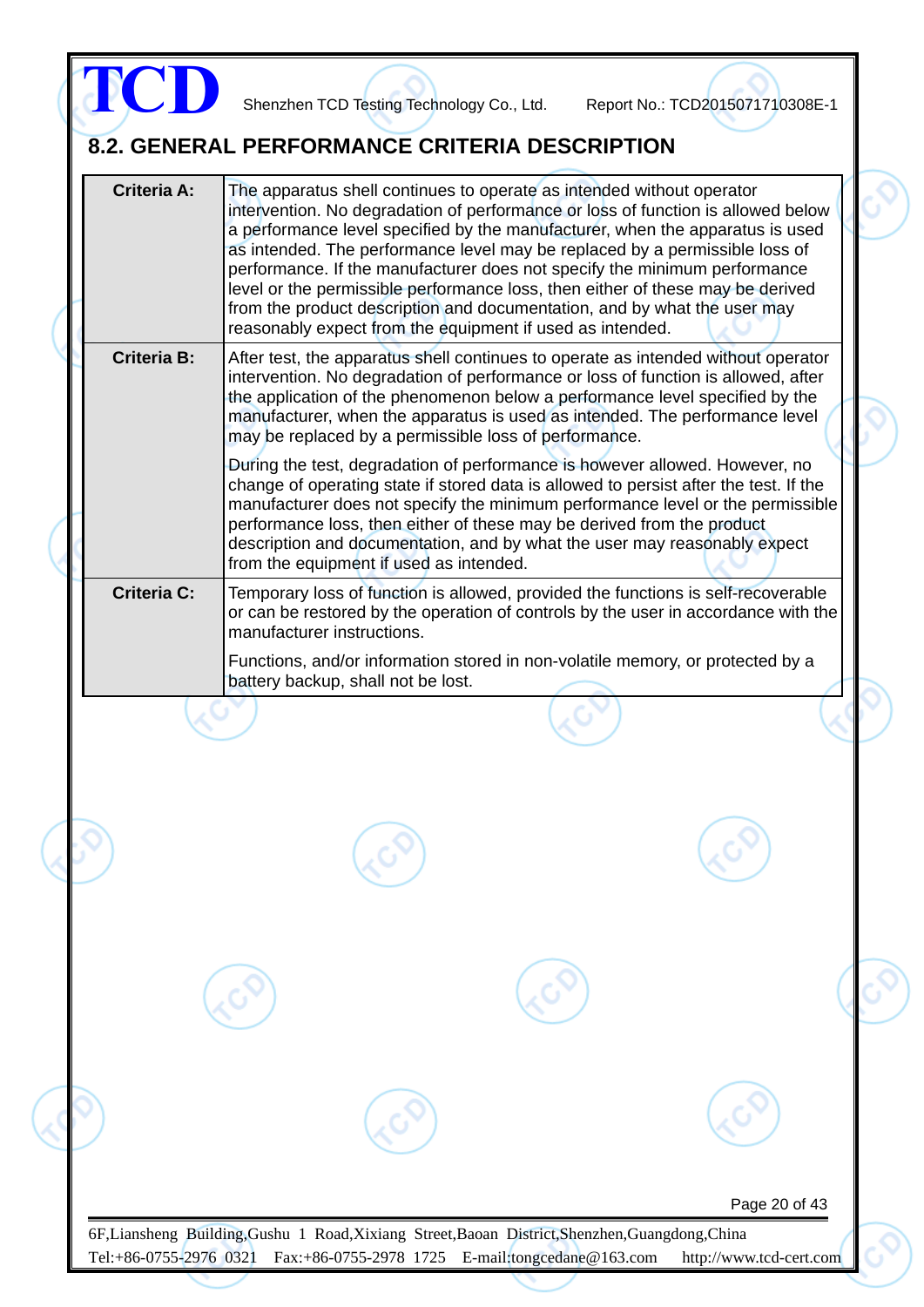| 8.3. ELECTROSTATIC DISCHARGE (ESD)<br>8.3.1. TEST SPECIFICATION                                                                                                                                           |                                                                       |                                                                                            |                                           |                        |
|-----------------------------------------------------------------------------------------------------------------------------------------------------------------------------------------------------------|-----------------------------------------------------------------------|--------------------------------------------------------------------------------------------|-------------------------------------------|------------------------|
| <b>Basic Standard:</b><br><b>Discharge Impedance:</b><br><b>Charging Capacity:</b><br><b>Discharge Voltage:</b><br><b>Number of Discharge:</b><br><b>Discharge Mode:</b><br><b>Performance Criterion:</b> | EN 61000-4-2<br>330 ohm<br>150pF<br><b>Polarity:</b><br>1 time/s<br>B | Air Discharge: 8 kV (Direct)<br>Positive & Negative<br>Minimum 25 times at each test point | Contact Discharge: 4 kV (Direct/Indirect) |                        |
| 8.3.2. TEST INSTRUMENT                                                                                                                                                                                    |                                                                       | <b>IMMUNITY SHIELDED ROOM</b>                                                              |                                           |                        |
| <b>Name of Equipment</b>                                                                                                                                                                                  | <b>Manufacturer</b>                                                   | <b>Model</b>                                                                               | <b>Serial Number</b>                      | <b>Calibration Due</b> |
| NOTE: The calibration interval of the above test instruments is 12 months and the calibrations are traceable to<br>international system unit (SI).                                                        |                                                                       |                                                                                            |                                           |                        |
|                                                                                                                                                                                                           |                                                                       |                                                                                            |                                           |                        |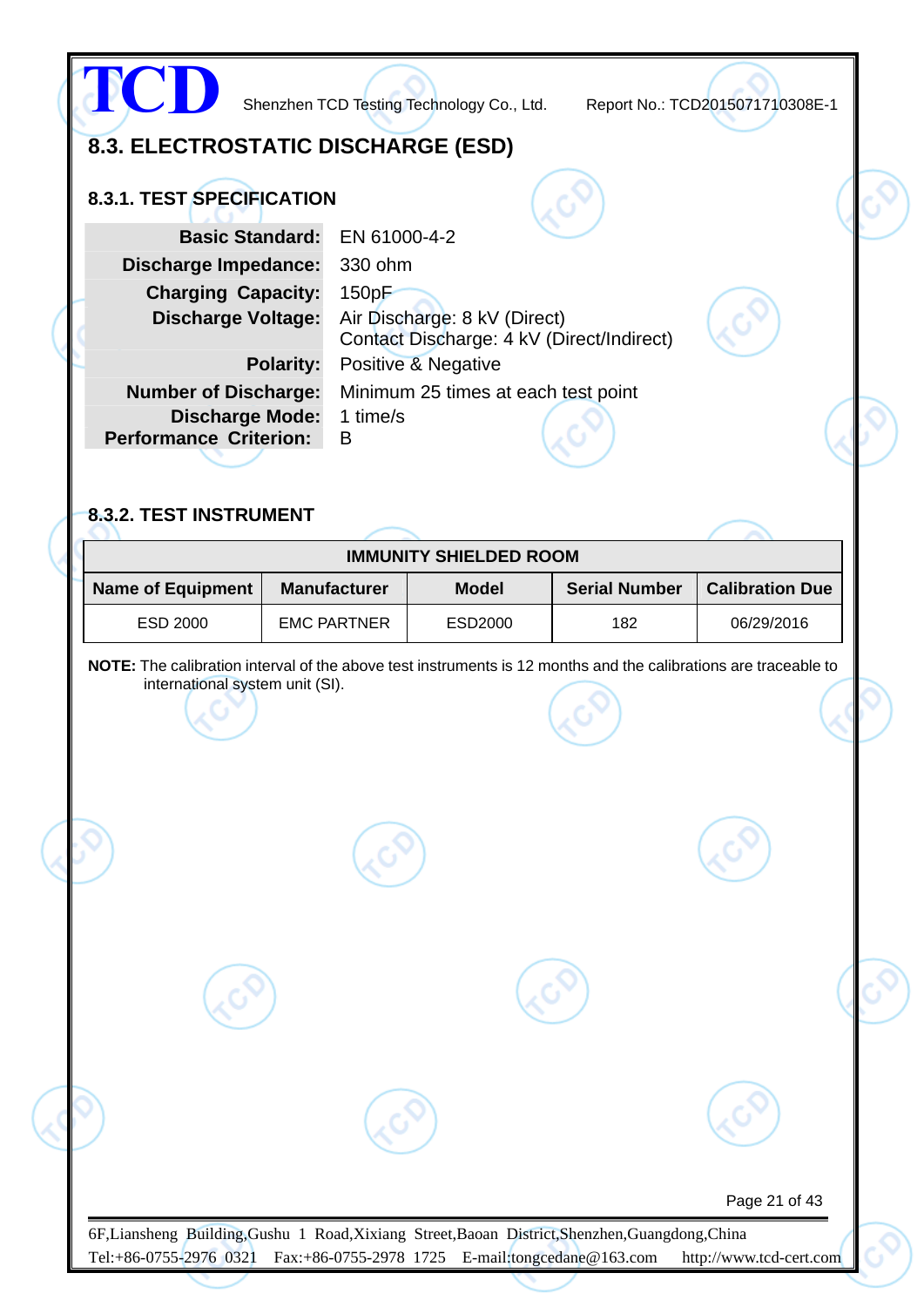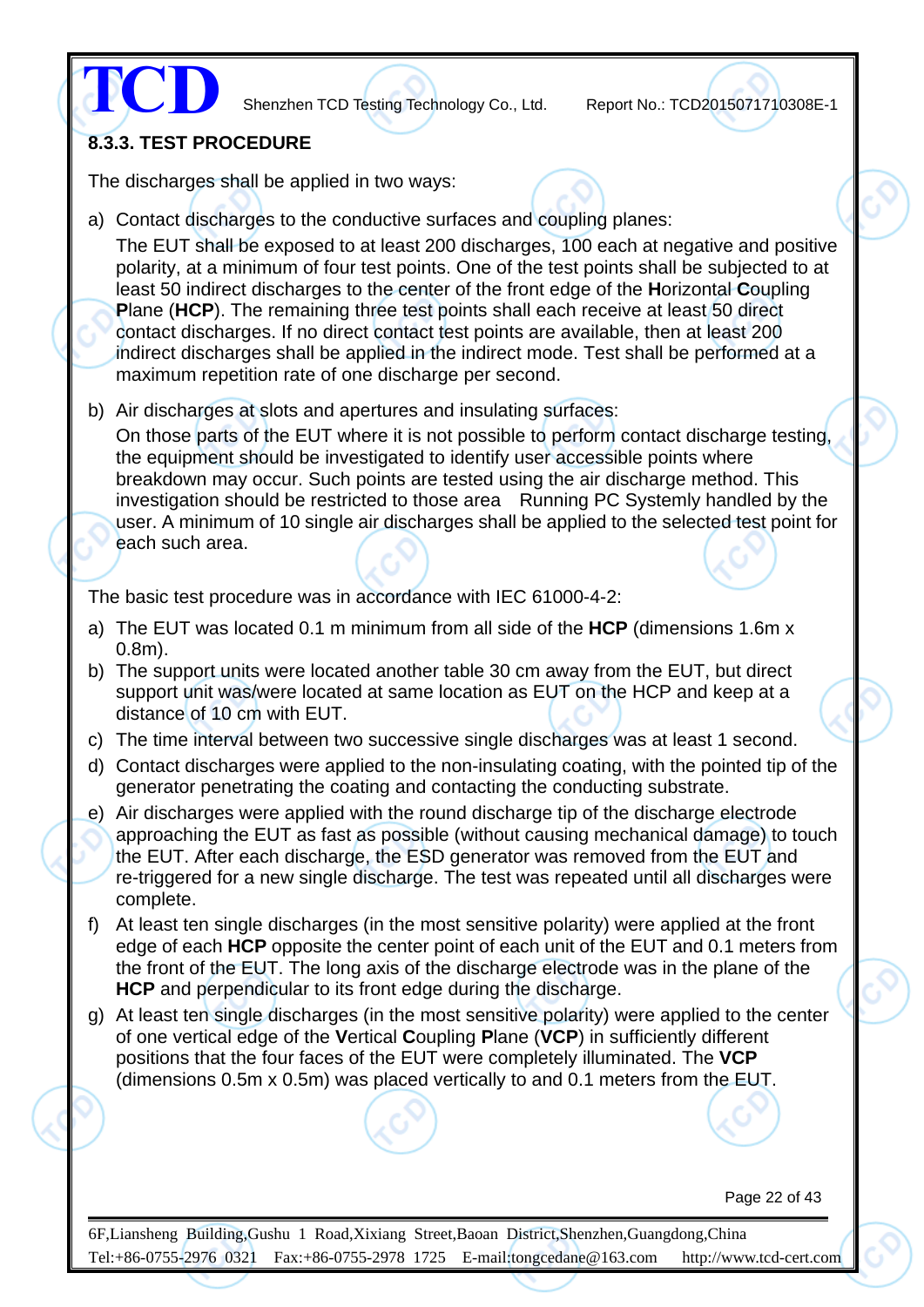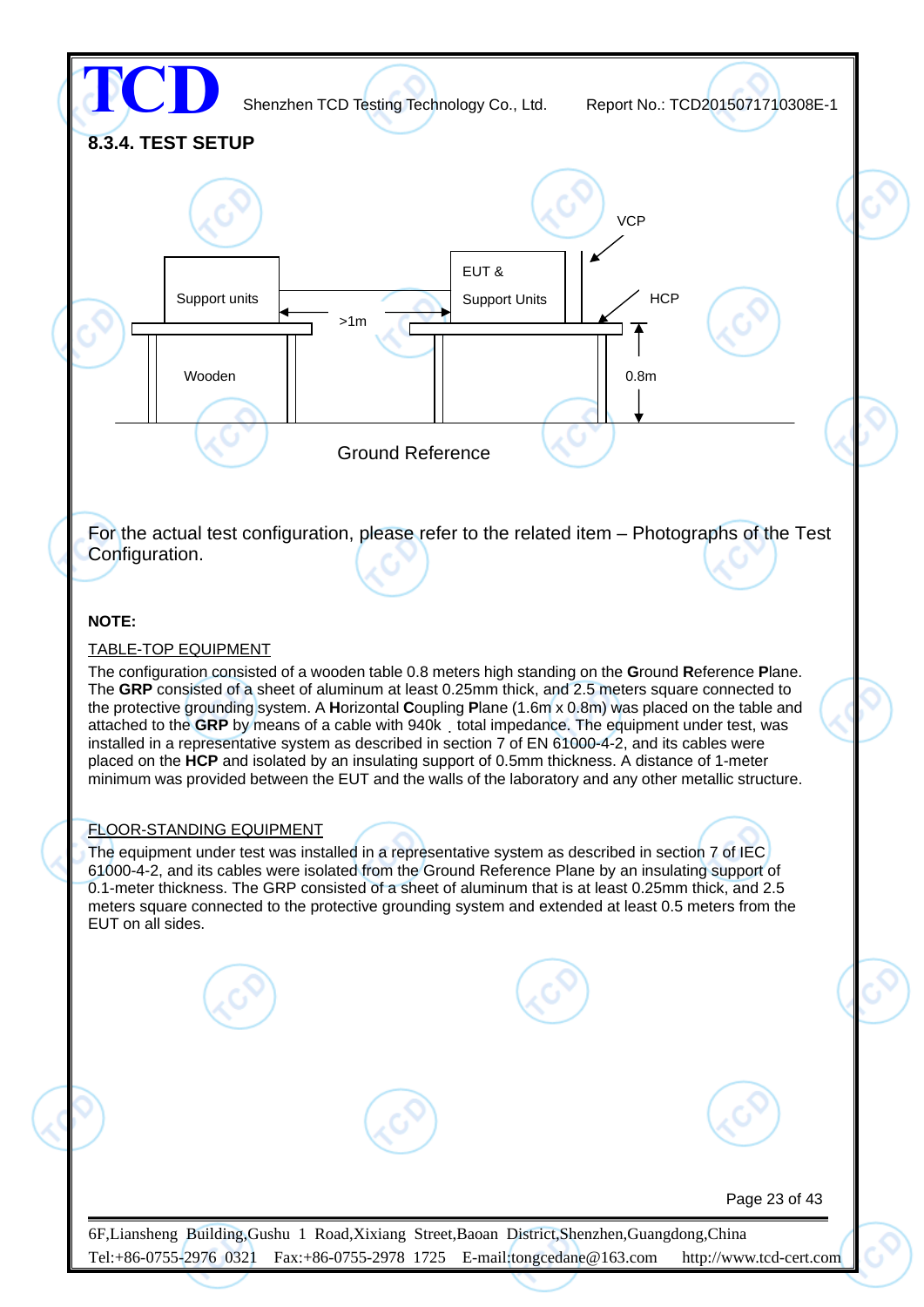

# **8.3.5. TEST RESULTS**

| Temperature:<br><b>Pressure</b> | $25^{\circ}$ C<br>996mbar                                                                                                                                                                                   |                          | <b>Humidity</b><br><b>Test result</b> |                                        | 50% RH<br>Pass             |                              |                          |  |
|---------------------------------|-------------------------------------------------------------------------------------------------------------------------------------------------------------------------------------------------------------|--------------------------|---------------------------------------|----------------------------------------|----------------------------|------------------------------|--------------------------|--|
| <b>Test mode</b>                | Shooting/Data Transmitting Test By                                                                                                                                                                          |                          |                                       |                                        | Jack Li                    |                              |                          |  |
|                                 |                                                                                                                                                                                                             |                          |                                       |                                        |                            |                              |                          |  |
|                                 |                                                                                                                                                                                                             | <b>Air Discharge</b>     |                                       |                                        |                            |                              |                          |  |
|                                 | <b>Test Levels</b>                                                                                                                                                                                          |                          |                                       | <b>Results</b>                         |                            |                              |                          |  |
| <b>Test locations</b>           | $± 8$ kV                                                                                                                                                                                                    | <b>Pass</b>              | Fail                                  | <b>Performance</b><br><b>Criterion</b> |                            |                              | <b>Observation</b>       |  |
| 8Points<br>Slot                 | $\boxtimes$                                                                                                                                                                                                 | $\boxtimes$              |                                       | B                                      | <b>Note</b>                | 1                            | $\boxtimes$              |  |
| 4Points<br>Screen               | $\boxtimes$                                                                                                                                                                                                 | ⊠                        |                                       | B                                      | <b>Note</b>                | 1                            | $\overline{\boxtimes}$   |  |
|                                 |                                                                                                                                                                                                             |                          |                                       |                                        |                            |                              |                          |  |
|                                 | <b>Test Levels</b>                                                                                                                                                                                          | <b>Contact Discharge</b> |                                       | <b>Results</b>                         |                            |                              |                          |  |
| <b>Test Points</b>              | $±$ 4 kV                                                                                                                                                                                                    | <b>Pass</b>              | Fail                                  | <b>Performance</b><br><b>Criterion</b> |                            |                              | <b>Observation</b>       |  |
| 1Points<br><b>USB Port</b>      | $\boxtimes$                                                                                                                                                                                                 | $\boxtimes$              |                                       | B                                      | <b>Note</b>                | 1                            | $\boxtimes$ 2            |  |
| <b>AV OUT Port1Points</b>       | $\boxtimes$                                                                                                                                                                                                 | $\boxtimes$              |                                       | $\, {\bf B}$                           | <b>Note</b>                | $\blacksquare$               | $\overline{\boxtimes}$ 2 |  |
| <b>Button</b><br>6Points        | $\boxtimes$                                                                                                                                                                                                 | $\boxtimes$              |                                       | $\overline{\mathbf{B}}$                | <b>Note</b>                | $\blacksquare$               | $\overline{\boxtimes 2}$ |  |
| <b>HCP</b><br>4Points           | $\boxtimes$                                                                                                                                                                                                 | $\boxtimes$              |                                       | $\, {\bf B}$<br>B                      | <b>Note</b><br><b>Note</b> | 1<br>$\overline{\mathbf{1}}$ | $\boxtimes$ 2            |  |
| 4Points                         | $\boxtimes$<br>NOTE: 1. There was no change compared with initial operation during the test.<br>2. The loss of function of the EUT during the test and it was recovered by itself operation after the test. | $\boxtimes$              |                                       |                                        |                            |                              | $\overline{\boxtimes}$   |  |
|                                 |                                                                                                                                                                                                             |                          |                                       |                                        |                            |                              |                          |  |
| <b>VCP</b>                      |                                                                                                                                                                                                             |                          |                                       |                                        |                            |                              |                          |  |
|                                 |                                                                                                                                                                                                             |                          |                                       |                                        |                            |                              |                          |  |
|                                 |                                                                                                                                                                                                             |                          |                                       |                                        |                            |                              |                          |  |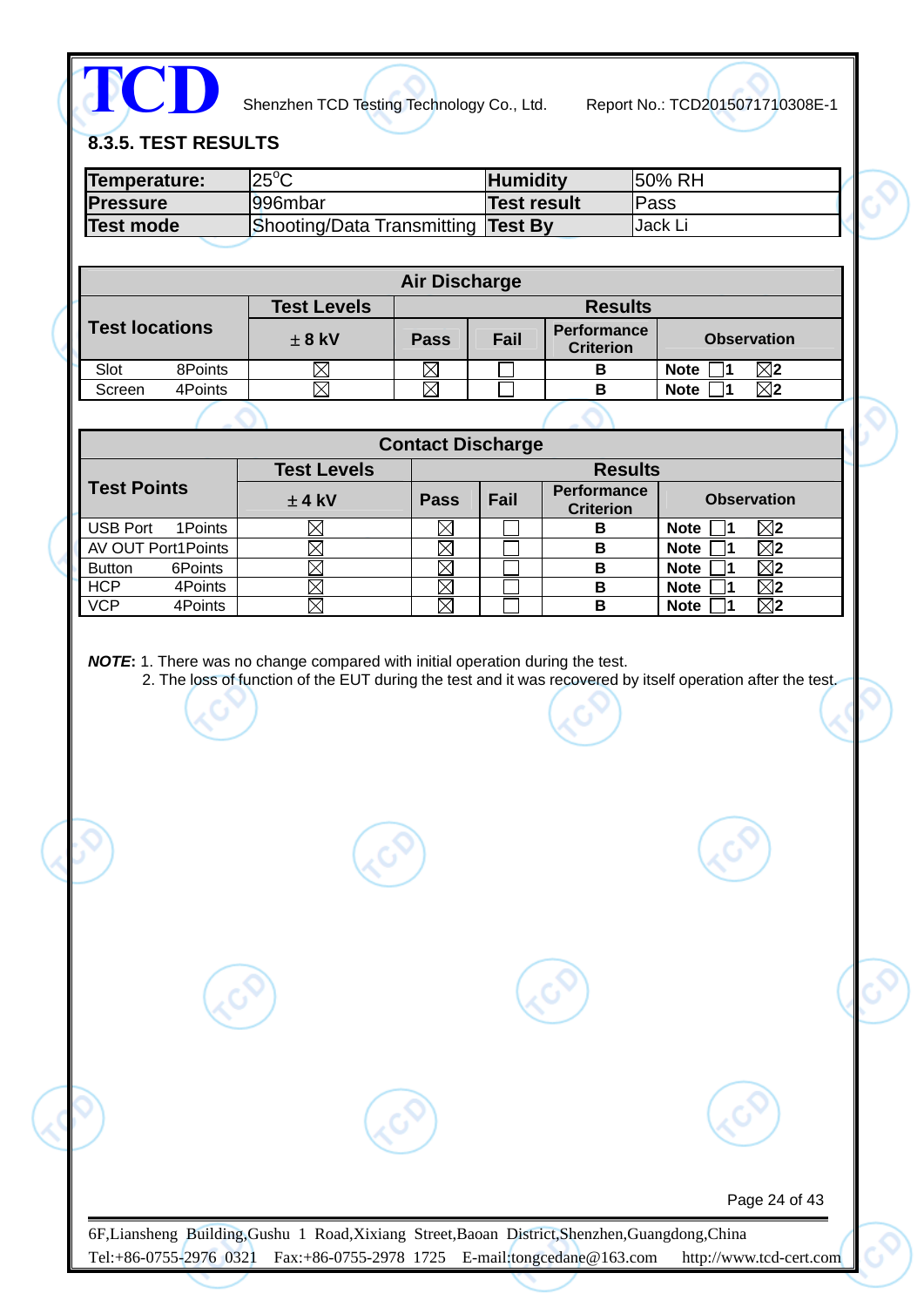**8.4. RADIATED, RADIO-FREQUENCY, ELECTROMAGNETIC FIELD (RS) 8.4.1. TEST SPECIFICATION Basic Standard:** EN 61000-4-3 **Frequency Range:** 80 MHz ~1000 MHz, **Field Strength:** 3 V/m **Modulation:** 1kHz Sine Wave, 80%, AM Modulation **Frequency Step:** 1 % of preceding frequency value **Polarity of Antenna:** Horizontal and Vertical **Test Distance:** 3 m **Antenna Height:** 1.5m **Performance Criterion:** A **TCD** Shenzhen TCD Testing Technology Co., Ltd. Report No.: TCD2015071710308E-1

#### **8.4.2. TEST INSTRUMENT**

|                          |                     | 743 RS Chamber  |                      |                        |
|--------------------------|---------------------|-----------------|----------------------|------------------------|
| <b>Name of Equipment</b> | <b>Manufacturer</b> | <b>Model</b>    | <b>Serial Number</b> | <b>Calibration Due</b> |
| Signal Generator         | Maconi              | 2022D           | 119246/003           | 06/29/2016             |
| <b>Power Amplifier</b>   | M <sub>2</sub> S    | A00181-1000     | 9801-112             | 06/29/2016             |
| <b>Power Amplifier</b>   | M <sub>2</sub> S    | AC8113/800-250A | 9801-179             | 06/29/2016             |
| Power Antenna            | <b>SCHAFFNER</b>    | <b>CBL6140A</b> | 1204                 | 06/29/2016             |

**NOTE:** 1. The calibration interval of the above test instruments is 12 months and the calibrations are traceable to international system unit (SI).

2. N.C.R.= No Calibration required

#### **8.4.3. TEST PROCEDURE**

The test procedure was in accordance with EN 61000-4-3

- a) The testing was performed in a fully anechoic chamber. The transmit antenna was located at a distance of 3 meters from the EUT.
- b) The frequency range is swept from 80 MHz to 1000 MHz, with the signal 80% amplitude modulated with a 1kHz sine-wave. The rate of sweep did not exceed 1.5 x 10  $3$  decade/s, where the frequency range is swept incrementally, the step size was 1% of preceding frequency value.
- c) The dwell time at each frequency shall be not less than the time necessary for the EUT to be able to respond.
- d) The test was performed with the EUT exposed to both vertically and horizontally polarized fields on each of the four sides.

Page 25 of 43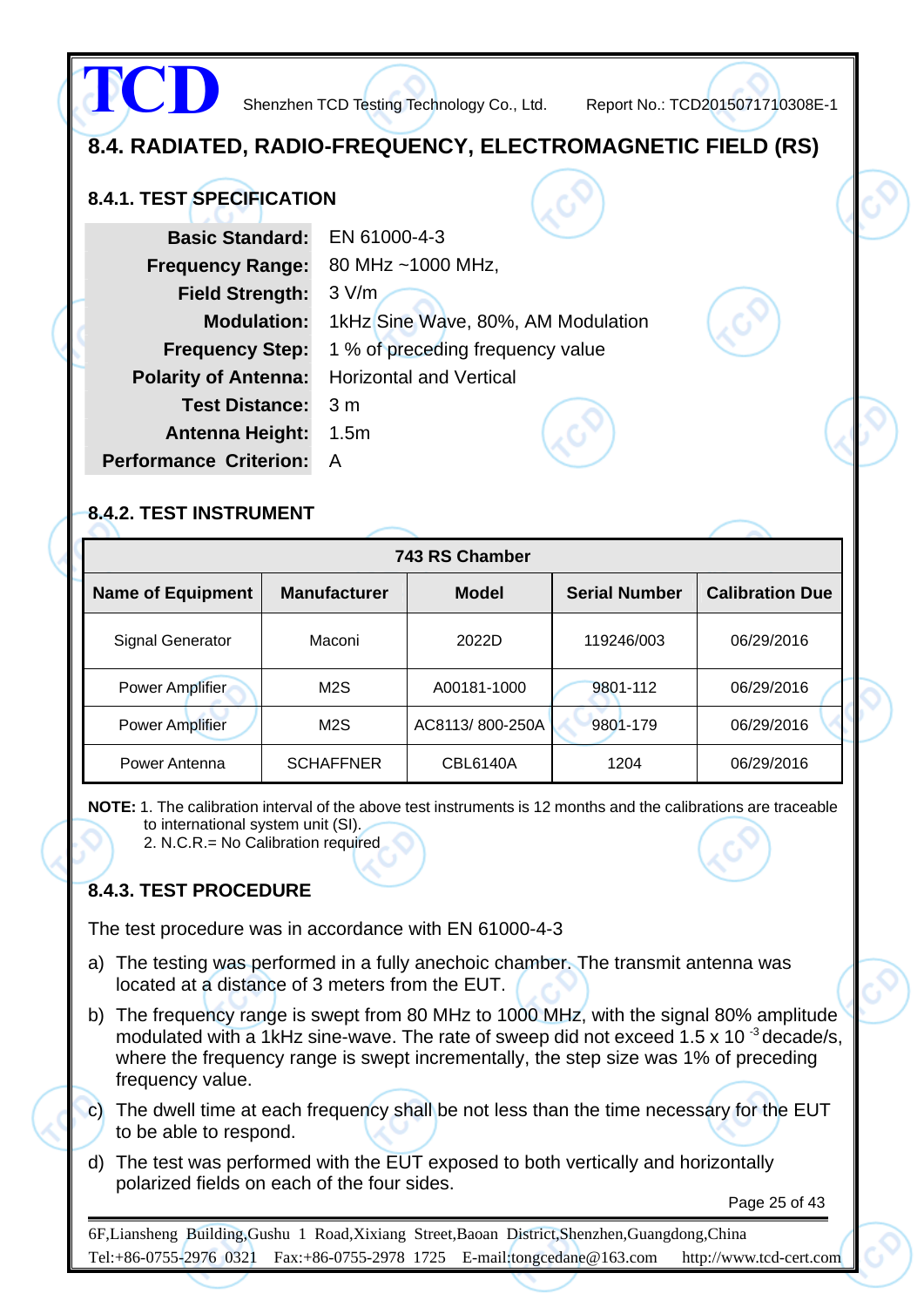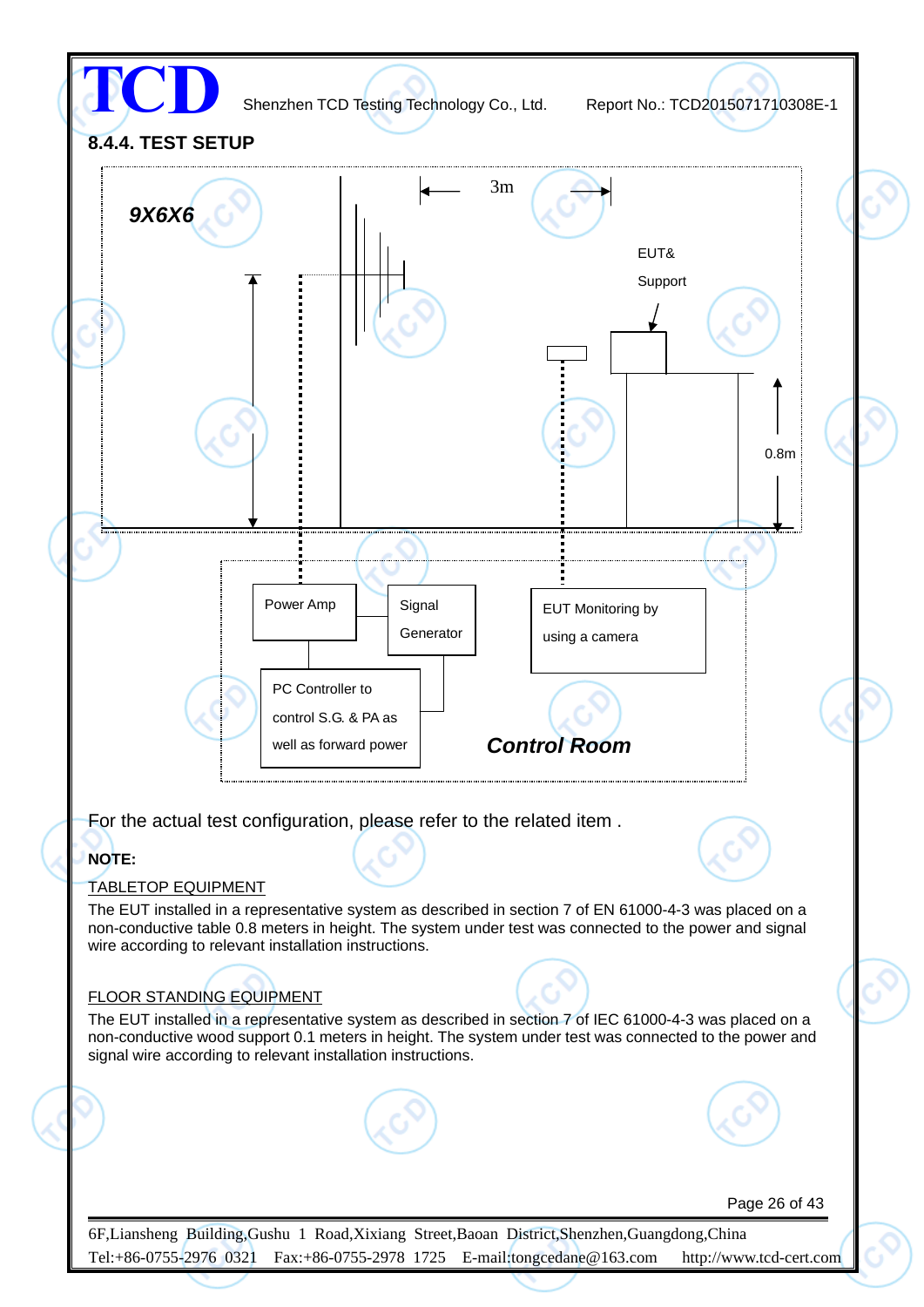**TCD**

Shenzhen TCD Testing Technology Co., Ltd. Report No.: TCD2015071710308E-1

**8.4.5. TEST RESULTS** 

| Temperature:     | $"25^{\circ}$ C               | <b>Humidity</b>    | 150% RH     |
|------------------|-------------------------------|--------------------|-------------|
| <b>Pressure</b>  | 1996mbar                      | <b>Test result</b> | <b>Pass</b> |
| <b>Test mode</b> | Shooting/Data<br>Transmitting | <b>Test By</b>     | Jack Li     |

| Frequency<br>(MHz) | <b>Polarity</b> | <b>Postion</b> | <b>Field</b><br><b>Strength</b><br>(V/m) | <b>Observation</b> | <b>Result</b> |
|--------------------|-----------------|----------------|------------------------------------------|--------------------|---------------|
| $80 - 1000$        | V&H             | Front          | 3                                        | <b>Note</b>        | <b>PASS</b>   |
| $80 - 1000$        | V&H             | Rear           | 3                                        | <b>Note</b>        | <b>PASS</b>   |
| $80 - 1000$        | V&H             | Left           | 3                                        | <b>Note</b>        | <b>PASS</b>   |
| $80 - 1000$        | V&H             | Right          | 3                                        | <b>Note</b>        | <b>PASS</b>   |

**NOTE:** 1.There was no change compared with the initial operation during the test.

| Page 27 of 43 |  |
|---------------|--|
|               |  |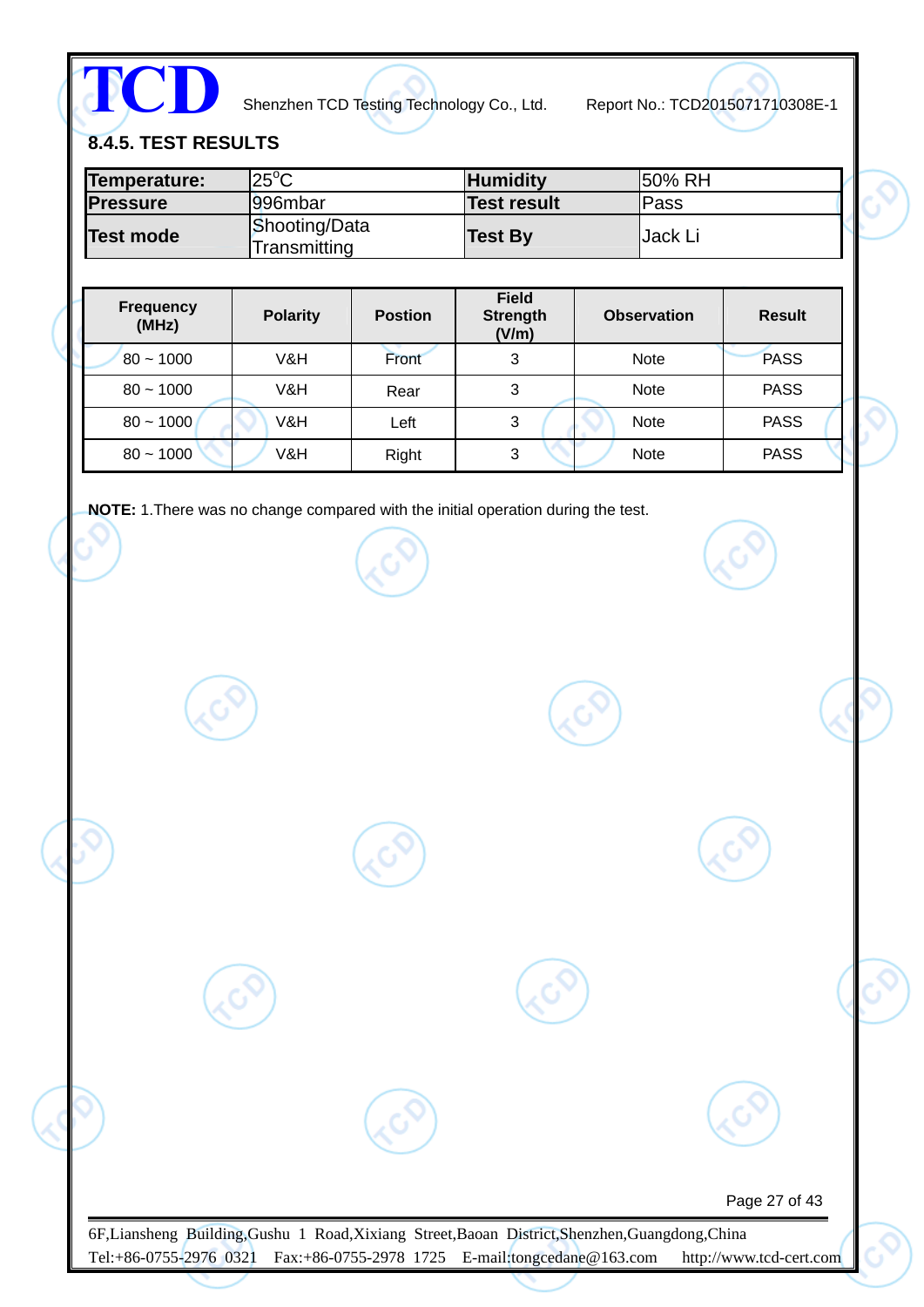|                                      | Shenzhen TCD Testing Technology Co., Ltd.       | Report No.: TCD2015071710308E-1 |  |
|--------------------------------------|-------------------------------------------------|---------------------------------|--|
| 8.5. ELECTRICAL FAST TRANSIENT (EFT) |                                                 |                                 |  |
| 8.5.1. TEST SPECIFICATION            |                                                 |                                 |  |
| <b>Basic Standard:</b>               | EN 61000-4-4                                    |                                 |  |
| <b>Test Voltage:</b>                 | Power Line: 1 kV<br>Signal/Control Line: 0.5 kV |                                 |  |
| <b>Polarity:</b>                     | Positive & Negative                             |                                 |  |
| <b>Impulse Frequency:</b>            | 5 kHz                                           |                                 |  |
| <b>Impulse Wave-shape:</b>           | $5/50$ ns                                       |                                 |  |
| <b>Burst Duration:</b>               | 15 <sub>ms</sub>                                |                                 |  |
| <b>Burst Period:</b>                 | 300 ms                                          |                                 |  |
| <b>Test Duration:</b>                | Not less than 1 min.                            |                                 |  |
| <b>Performance criterion:</b>        | B                                               |                                 |  |
| 8.5.2. TEST INSTRUMENT               |                                                 |                                 |  |
|                                      | <b>Immunity Shield Room</b>                     |                                 |  |

| <b>Name of Equipment</b>             | <b>Manufacturer</b> | <b>Model</b>   | <b>Serial Number</b> | <b>Calibration Due</b> |
|--------------------------------------|---------------------|----------------|----------------------|------------------------|
| <b>EMC PARTNER</b><br>TRANSIENT 2000 | <b>EMC PARTNER</b>  | <b>TRA2000</b> | 881                  | 06/29/2016             |

**NOTE:** 1. The calibration interval of the above test instruments is 12 months and the calibrations are traceable to international system unit (SI).

2. N.C.R.= No Calibration required

#### **8.5.3. TEST PROCEDURE**

a) Both positive and negative polarity discharges were applied.

- b) The length of the "hot wire" from the coaxial output of the EFT generator to the terminals on the EUT should not exceed 1 meter.
- c) The duration time of each test sequential was 1 minute.
- d) The transient/burst waveform was in accordance with EN 61000-4-4, 5/50ns.

Page 28 of 43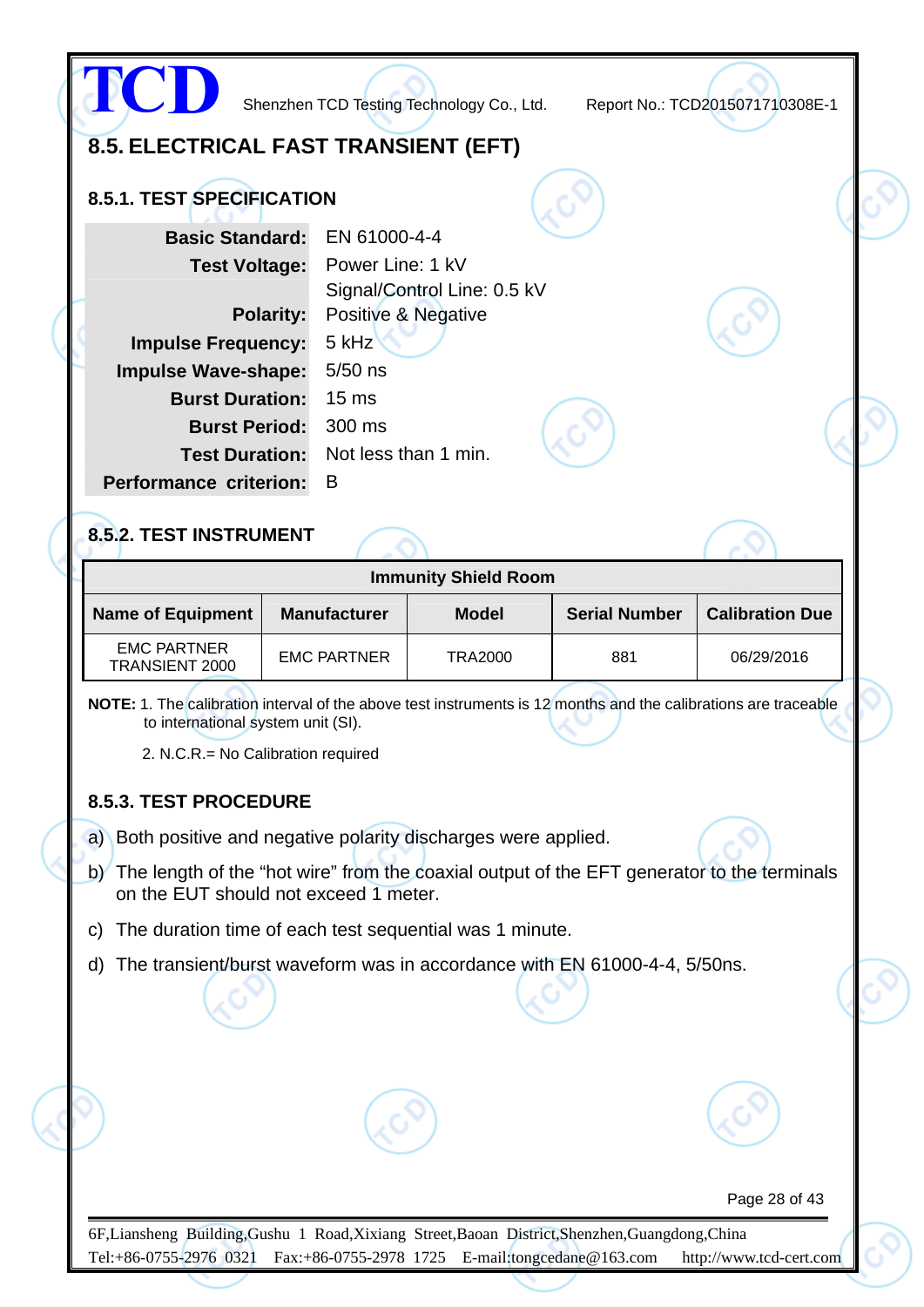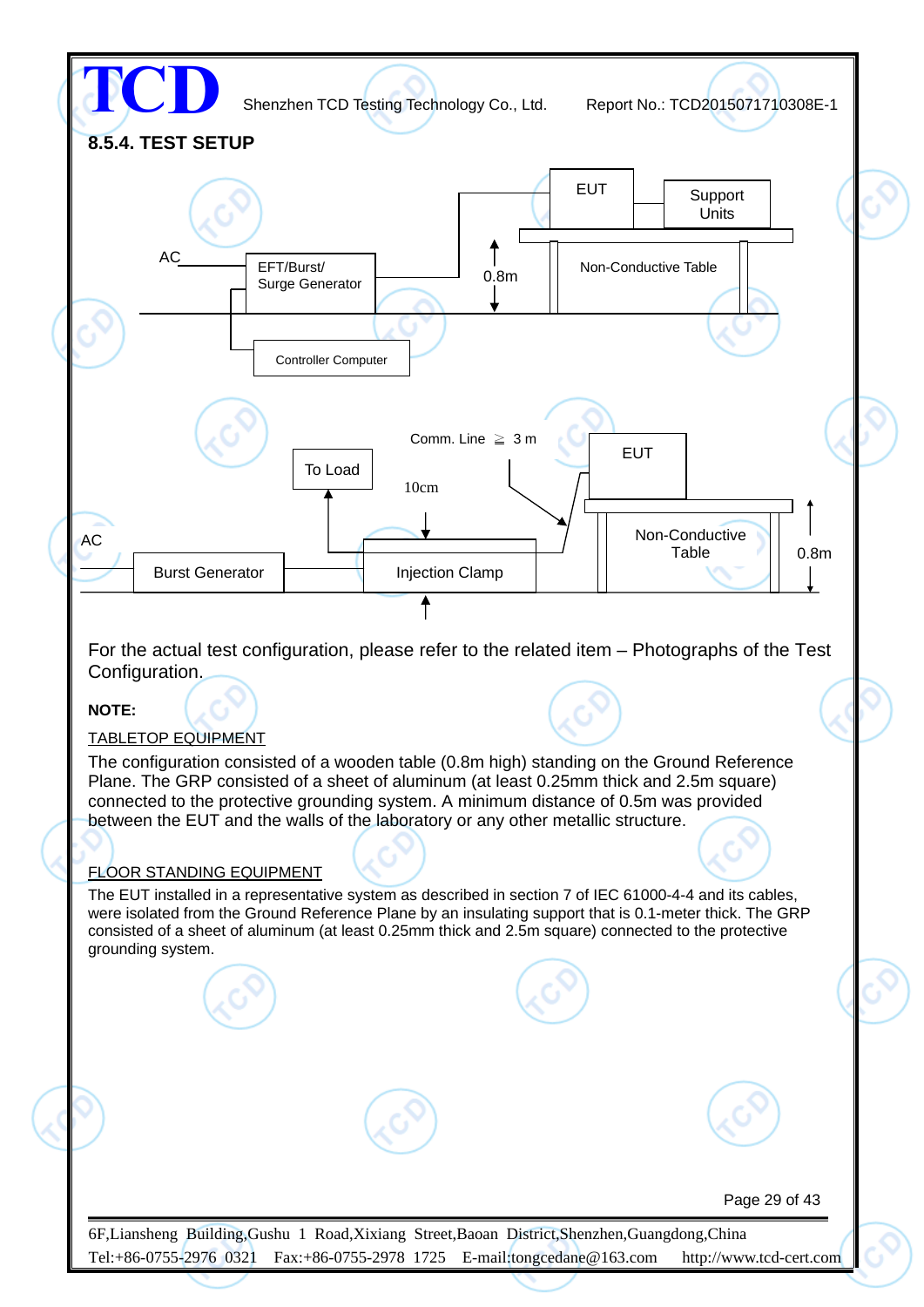**TCD**

Shenzhen TCD Testing Technology Co., Ltd. Report No.: TCD2015071710308E-1

**8.5.5. TEST RESULTS** 

| Temperature:     | $25^{\circ}$ C    | <b>Humidity</b> | 150% RH         |
|------------------|-------------------|-----------------|-----------------|
| <b>Pressure</b>  | 996mbar           | Test result     | <b>Pass</b>     |
| <b>Test mode</b> | Data Transmitting | <b>Test By</b>  | <b>IJack Li</b> |

| <b>Test Point</b> | <b>Polarity</b> | <b>Test Level</b><br>(kV) | Performance<br><b>Criterion</b> | <b>Observation</b>           | <b>Result</b> |
|-------------------|-----------------|---------------------------|---------------------------------|------------------------------|---------------|
| L <sub>1</sub>    | $+/-$           | 1                         | B                               | $\boxtimes$<br>Note $\Box$ 1 | <b>PASS</b>   |
| L <sub>2</sub>    | $+/-$           |                           | B                               | $\boxtimes$<br>Note $\Box$ 1 | <b>PASS</b>   |
| $L$ 1-L 2         | $+/-$           | 1                         | В                               | $\boxtimes$<br>Note $\Box$ 1 | <b>PASS</b>   |
| <b>PE</b>         | $+/-$           | 1                         | в                               | $\boxtimes$<br>Note $\Box$ 1 | <b>PASS</b>   |
| $L - PE$          | $+/-$           | 1                         | B                               | $\boxtimes$<br>Note $\Box$ 1 | <b>PASS</b>   |
| $N - PE$          | $+/-$           | 1                         | B                               | $\boxtimes$<br>Note $\Box$ 1 | <b>PASS</b>   |
| $L - N - PE$      | $+/-$           |                           | B                               | $\boxtimes$<br>Note $\Box$ 1 | <b>PASS</b>   |
| Signal Line       | --              | --                        |                                 | $\Box$ 2<br>Note $\Box$ 1    | N/A           |

**NOTE:** 1. There was no change compared with initial operation during the test.

2. The loss of function of the EUT during the test and it was recovered by itself operation after the test.

Page 30 of 43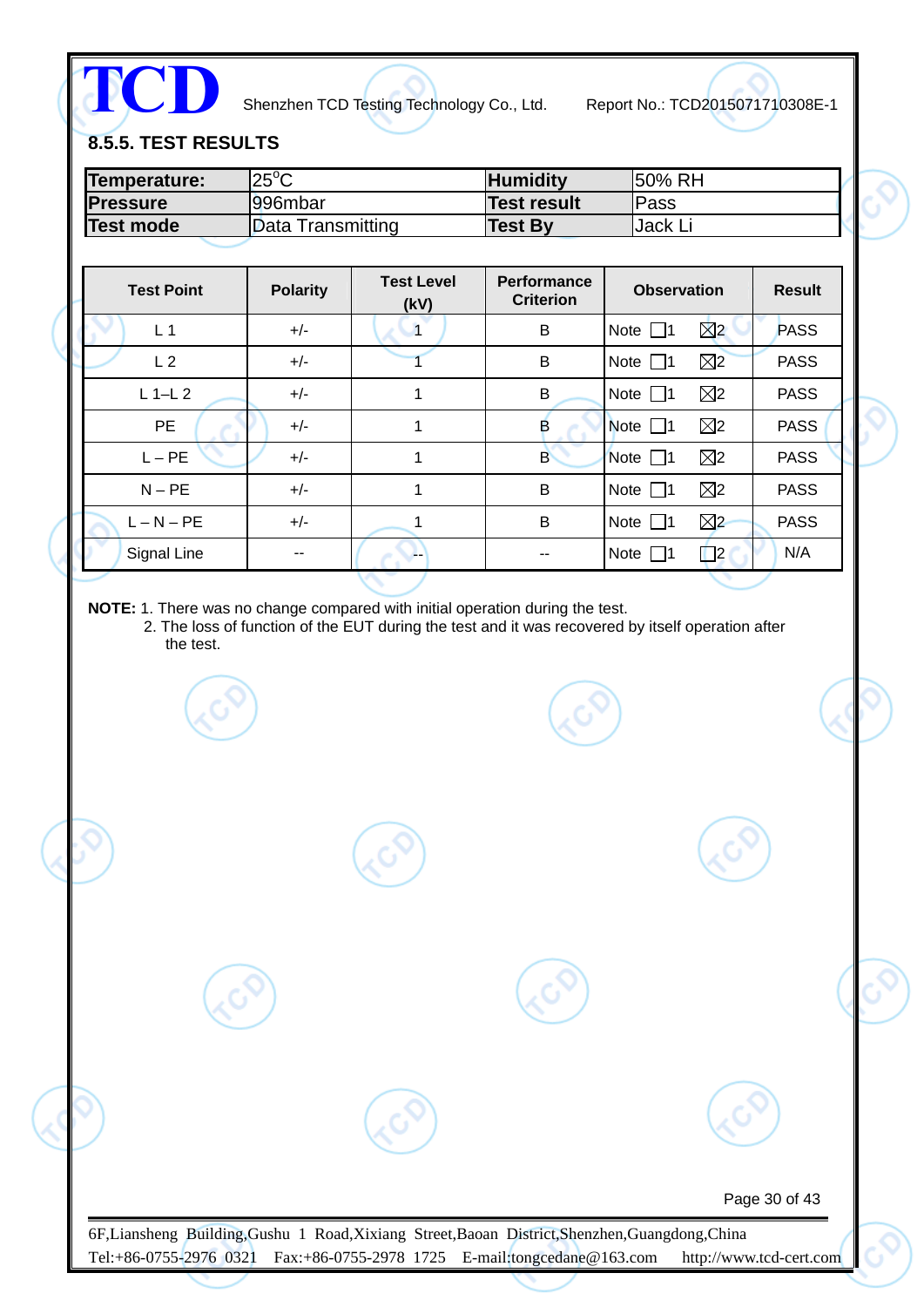|                                                                      |   | Shenzhen TCD Testing Technology Co., Ltd.                                                                                                                              | Report No.: TCD2015071710308E-1 |  |
|----------------------------------------------------------------------|---|------------------------------------------------------------------------------------------------------------------------------------------------------------------------|---------------------------------|--|
| .8.6. SURGE IMMUNITY TEST                                            |   |                                                                                                                                                                        |                                 |  |
| 8.6.1. TEST SPECIFICATION                                            |   |                                                                                                                                                                        |                                 |  |
| Basic Standard: EN 61000-4-5                                         |   |                                                                                                                                                                        |                                 |  |
| <b>Test Voltage:</b>                                                 |   | <b>Wave-Shape:</b> Combination Wave<br>1.2/50 us Open Circuit Voltage<br>8/20 us Short Circuit Current<br>Power line $\sim$ line to line: 1 kV;<br>line to ground: 2kV |                                 |  |
|                                                                      |   | Telecommunication line: 1 kV;                                                                                                                                          |                                 |  |
| <b>Surge Input/Output:</b>                                           |   | Power Line: L1-L2 / L1-PE / L2-PE<br>Telecommunication line: T-Ground / R-Ground                                                                                       |                                 |  |
| <b>Generator Source Impedance:</b>                                   |   | 2 ohm between networks<br>12 ohm between network and ground                                                                                                            |                                 |  |
| <b>Polarity:</b>                                                     |   | Positive/Negative                                                                                                                                                      |                                 |  |
|                                                                      |   | Phase Angle: 0 /90 /180 /270                                                                                                                                           |                                 |  |
| <b>Pulse Repetition Rate:</b> 1 time / min. (maximum)                |   |                                                                                                                                                                        |                                 |  |
| <b>Number of Tests:</b> 5 positive and 5 negative at selected points |   |                                                                                                                                                                        |                                 |  |
| <b>Performance Criterion:</b>                                        | B |                                                                                                                                                                        |                                 |  |
| 8.6.2. TEST INSTRUMENT                                               |   |                                                                                                                                                                        |                                 |  |
|                                                                      |   | <b>Immunity Shield Room</b>                                                                                                                                            |                                 |  |
| <b>Name of Equipment</b><br><b>Manufacturer</b>                      |   | <b>Model</b>                                                                                                                                                           | Serial Number   Calibration Due |  |

**NOTE:** 1. The calibration interval of the above test instruments is 12 months and the calibrations are traceable to international system unit (SI).

2. N.C.R.= No Calibration required

EMC PARTNER TRANSIENT 2000

EMC PARTNER | TRA2000 | 881 | 06/29/2016

Page 31 of 43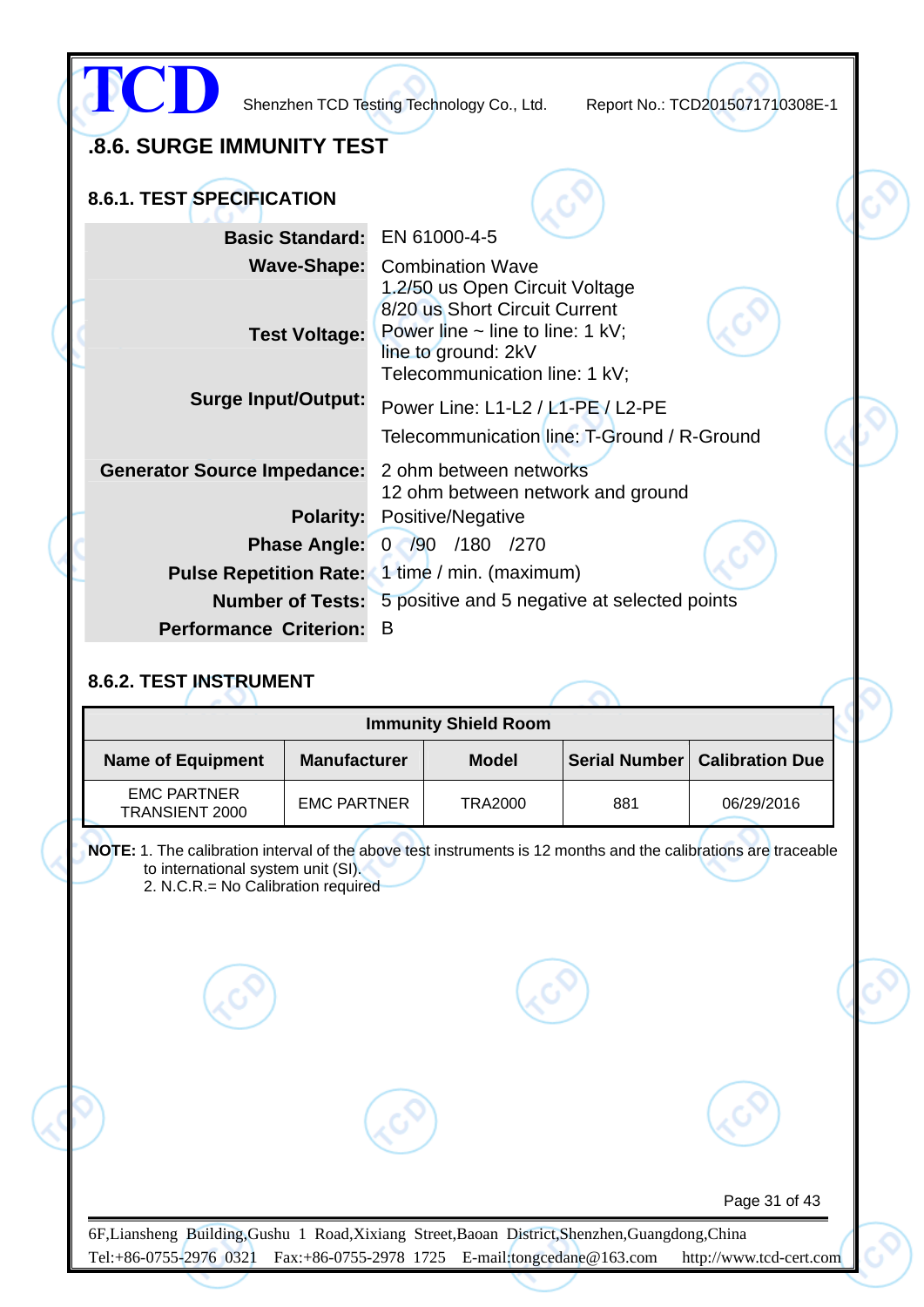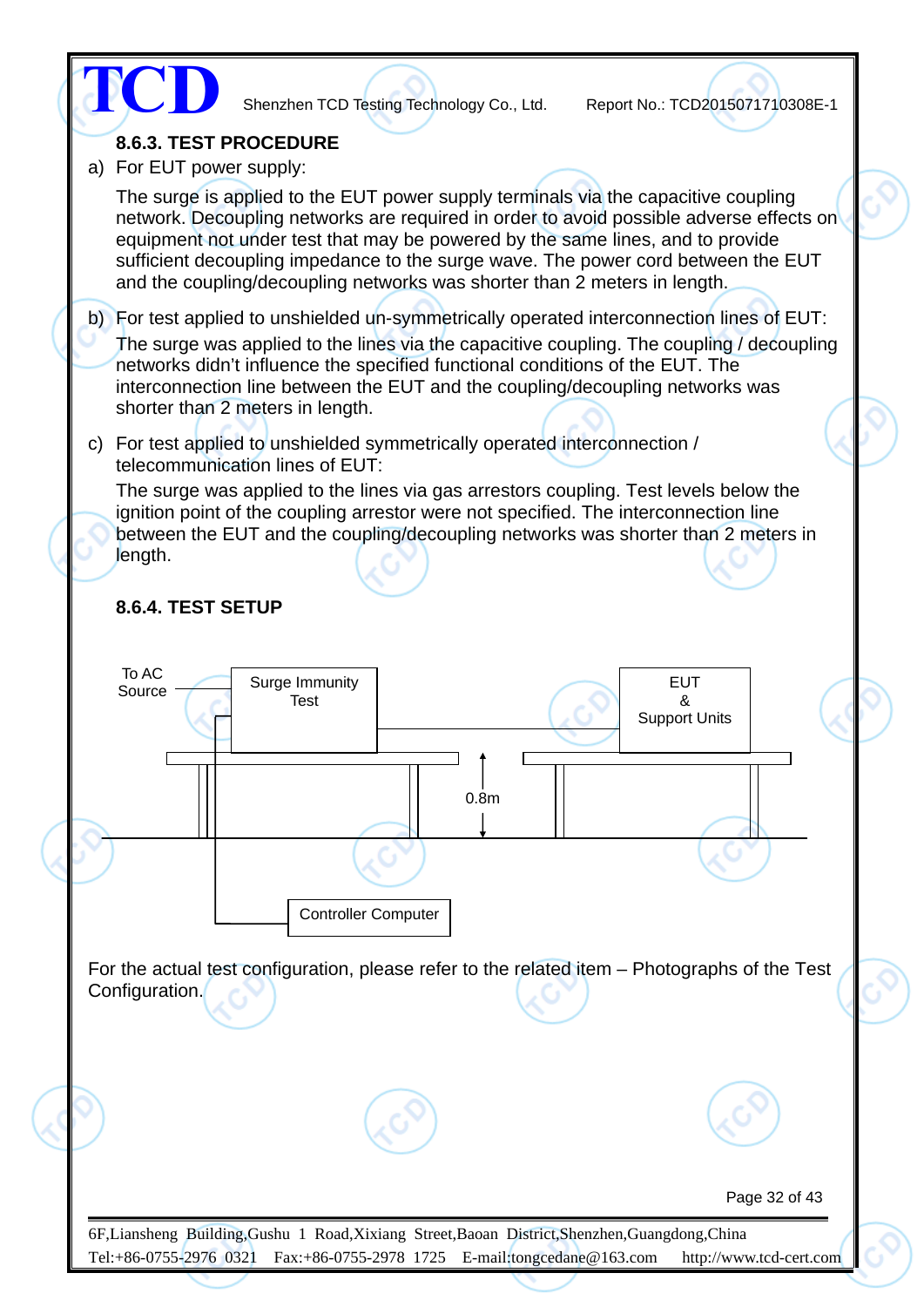**TCD**

Shenzhen TCD Testing Technology Co., Ltd. Report No.: TCD2015071710308E-1

**8.6.5. TEST RESULTS** 

| Temperature:     | $25^{\circ}$ C    | <b>Humidity</b> | 150% RH  |
|------------------|-------------------|-----------------|----------|
| <b>Pressure</b>  | l996mbar          | Test result     | lPass    |
| <b>Test mode</b> | Data Transmitting | <b>Test By</b>  | IJack Li |

| <b>Test Point</b> | <b>Polarity</b> | <b>Test Level</b><br>(kV) | <b>Performance</b><br><b>Criterion</b> | <b>Observation</b>           | <b>Result</b> |
|-------------------|-----------------|---------------------------|----------------------------------------|------------------------------|---------------|
| $L1-L2$           | $+/-$           |                           | B                                      | $\boxtimes$<br>Note $\Box$ 1 | PASS          |
| $L1 - PE$         | $+/-$           |                           | B                                      | $\boxtimes$<br>Note $\Box$ 1 | <b>PASS</b>   |
| $L2 - PE$         | $+/-$           | 2                         | В                                      | $\boxtimes$<br>Note $\Box$ 1 | <b>PASS</b>   |
| R - Ground        | --              | $-$                       |                                        | Note $\Box$ 1<br>$\Box$ 2    | N/A           |
| T - Ground        | --              | --                        | $-$                                    | <b>Note</b><br> 2            | N/A           |

**NOTE:** 1. There was no change compared with initial operation during the test.

2. The loss of function of the EUT during the test and it was recovered by itself operation after the test.

Page 33 of 43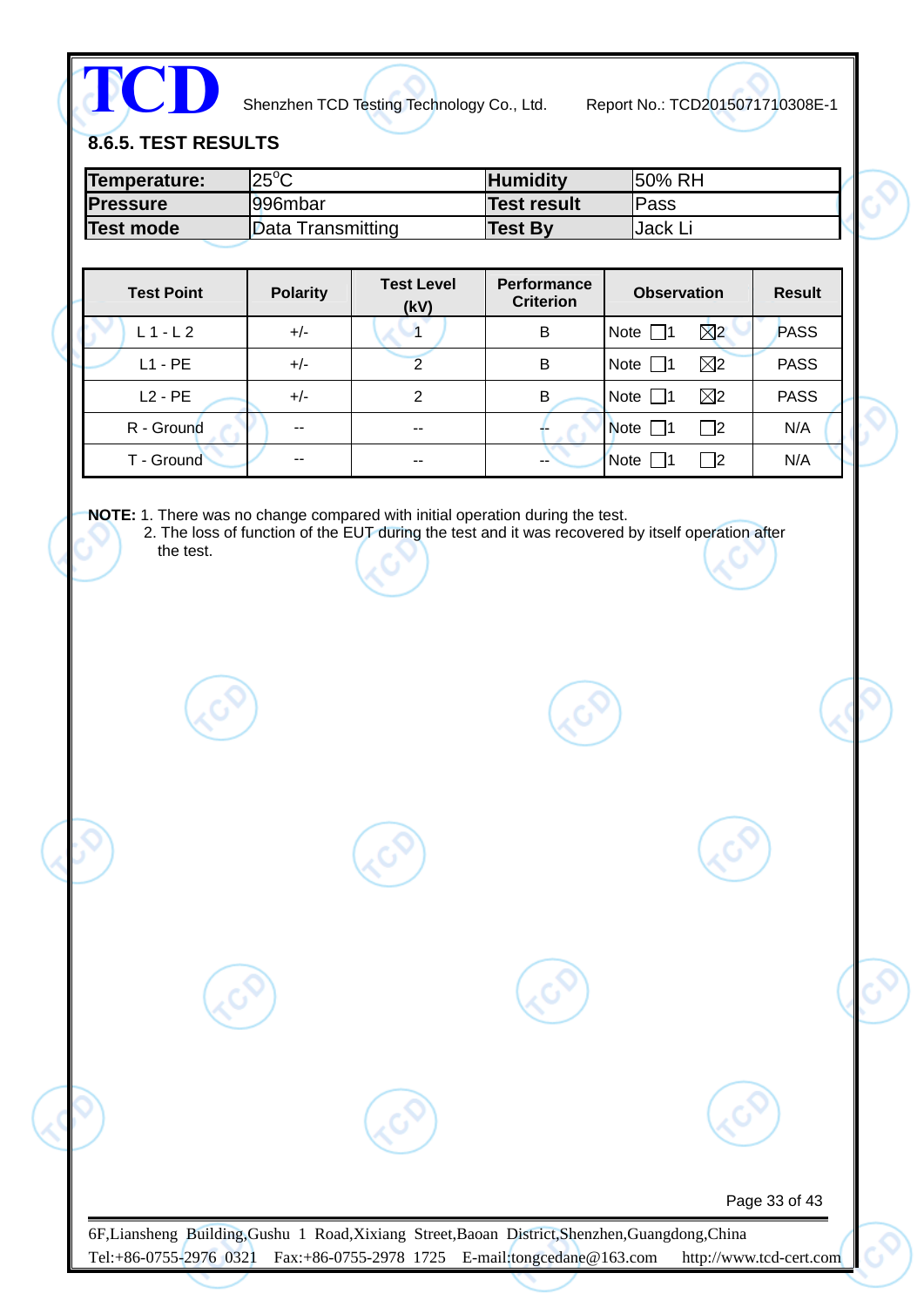## **8.7. CONDUCTED RADIO FREQUENCY DISTURBANCES (CS)**

### **8.7.1. TEST SPECIFICATION**

**TCD**

| <b>Basic Standard:</b>        | EN 61000-4-6                       |  |  |
|-------------------------------|------------------------------------|--|--|
| <b>Frequency Range:</b>       | $0.15$ MHz $\sim$ 80 MHz           |  |  |
| <b>Field Strength:</b>        | 3V                                 |  |  |
| <b>Modulation:</b>            | 1kHz Sine Wave, 80%, AM Modulation |  |  |
| <b>Frequency Step:</b>        | 1 % of preceding frequency value   |  |  |
| Coupled cable:                | <b>Power Mains, Shielded</b>       |  |  |
| <b>Coupling device:</b>       | CDN-M3/2 (2 wires)                 |  |  |
| <b>Performance criterion:</b> |                                    |  |  |
|                               |                                    |  |  |

#### **8.7.2. TEST INSTRUMENT**

|                          |                     | <b>CS Test</b> |                      |                        |
|--------------------------|---------------------|----------------|----------------------|------------------------|
| <b>Name of Equipment</b> | <b>Manufacturer</b> | <b>Model</b>   | <b>Serial Number</b> | <b>Calibration Due</b> |
| <b>Signal Generator</b>  | Maconi              | 2022D          | 119246/003           | 06/29/2016             |
| <b>Power Amplifier</b>   | M2S                 | A00181-1000    | 9801-112             | 06/25/2016             |
| <b>CDN</b>               | <b>MEB</b>          | M3-8016        | 003683               | 06/29/2016             |

**NOTE:** 1. The calibration interval of the above test instruments is 12 months and the calibrations are traceable to international system unit (SI).

2. N.C.R.= No Calibration required

Page 34 of 43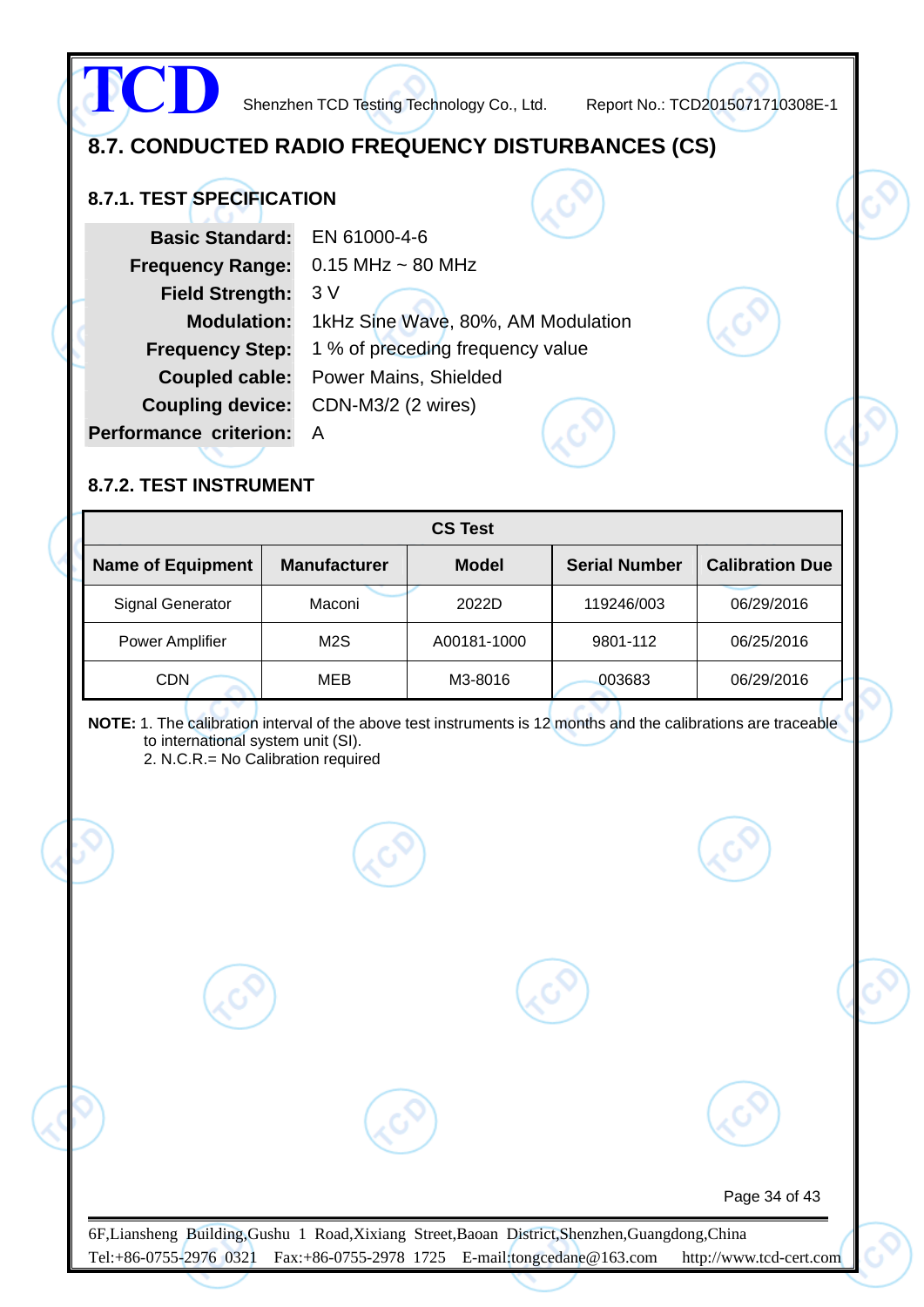

### **8.7.3. TEST PROCEDURE**

The EUT shall be tested within its intended operating and climatic conditions.

The test shell performed with the test generator connected to each of the coupling and decoupling devices in turn, while the other non-excited RF input ports of the coupling devices are terminated by a 50-ohm load resistor.

The frequency range was swept from 150 kHz to 80 MHz, using the signal level established during the setting process and with a disturbance signal of 80 % amplitude. The signal was modulated with a 1 kHz sine wave, pausing to adjust the RF signal level or the switch coupling devices as necessary. The sweep rate was  $1.5 \times 10^{-3}$  decades/s. Where the frequency range is swept incrementally, the step size was 1 % of preceding frequency value from 150 kHz to 80 MHz.

The dwell time at each frequency was less than the time necessary for the EUT to be exercised, and able to respond. Sensitive frequencies such as clock frequency(ies) and harmonics or frequencies of dominant interest, was analyzed separately.

Attempts was made to fully exercise the EUT during testing, and to fully interrogate all exercise modes selected for susceptibility.

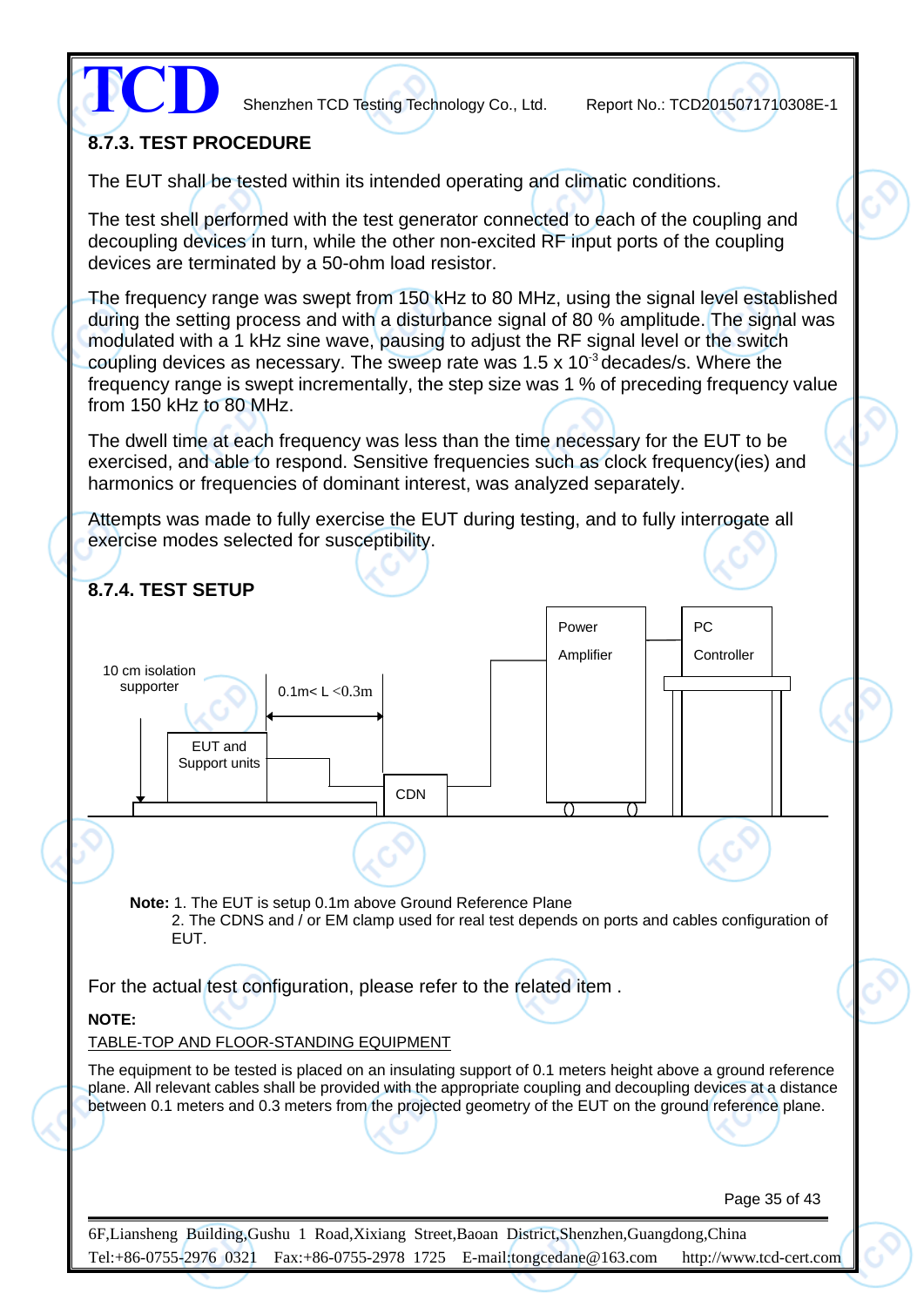

**8.7.5. TEST RESULTS** 

| lTemperature:    | $25^{\circ}$ C    | <b>Humidity</b> | 150% RH  |  |
|------------------|-------------------|-----------------|----------|--|
| <b>IPressure</b> | l996mbar          | Test result     | lPass    |  |
| Test mode        | Data Transmitting | Test Bv         | ,Jack Li |  |

| (Vrms)<br>$0.15 - 80$<br>$\mathfrak{S}$<br><b>AC Mains</b><br>CDN-M2<br>NOTE: 1. There was no change compared with initial operation during the test.<br>the test.<br>3. N/A means to no applicable. | <b>PASS</b><br>Note $\boxtimes$ 1<br>$\Box$ 2<br>A<br>2. The loss of function of the EUT during the test and it was recovered by itself operation after |
|------------------------------------------------------------------------------------------------------------------------------------------------------------------------------------------------------|---------------------------------------------------------------------------------------------------------------------------------------------------------|
|                                                                                                                                                                                                      |                                                                                                                                                         |
|                                                                                                                                                                                                      |                                                                                                                                                         |
|                                                                                                                                                                                                      |                                                                                                                                                         |
|                                                                                                                                                                                                      |                                                                                                                                                         |
|                                                                                                                                                                                                      |                                                                                                                                                         |
|                                                                                                                                                                                                      |                                                                                                                                                         |
|                                                                                                                                                                                                      |                                                                                                                                                         |
|                                                                                                                                                                                                      |                                                                                                                                                         |
|                                                                                                                                                                                                      |                                                                                                                                                         |
|                                                                                                                                                                                                      |                                                                                                                                                         |
|                                                                                                                                                                                                      |                                                                                                                                                         |
|                                                                                                                                                                                                      |                                                                                                                                                         |
|                                                                                                                                                                                                      |                                                                                                                                                         |
|                                                                                                                                                                                                      |                                                                                                                                                         |
|                                                                                                                                                                                                      |                                                                                                                                                         |
|                                                                                                                                                                                                      |                                                                                                                                                         |
|                                                                                                                                                                                                      |                                                                                                                                                         |
|                                                                                                                                                                                                      |                                                                                                                                                         |
|                                                                                                                                                                                                      |                                                                                                                                                         |
|                                                                                                                                                                                                      |                                                                                                                                                         |
|                                                                                                                                                                                                      |                                                                                                                                                         |
|                                                                                                                                                                                                      |                                                                                                                                                         |
|                                                                                                                                                                                                      |                                                                                                                                                         |
|                                                                                                                                                                                                      |                                                                                                                                                         |
|                                                                                                                                                                                                      |                                                                                                                                                         |
| 6F,Liansheng Building,Gushu 1 Road,Xixiang Street,Baoan District,Shenzhen,Guangdong,China                                                                                                            | Page 36 of 43                                                                                                                                           |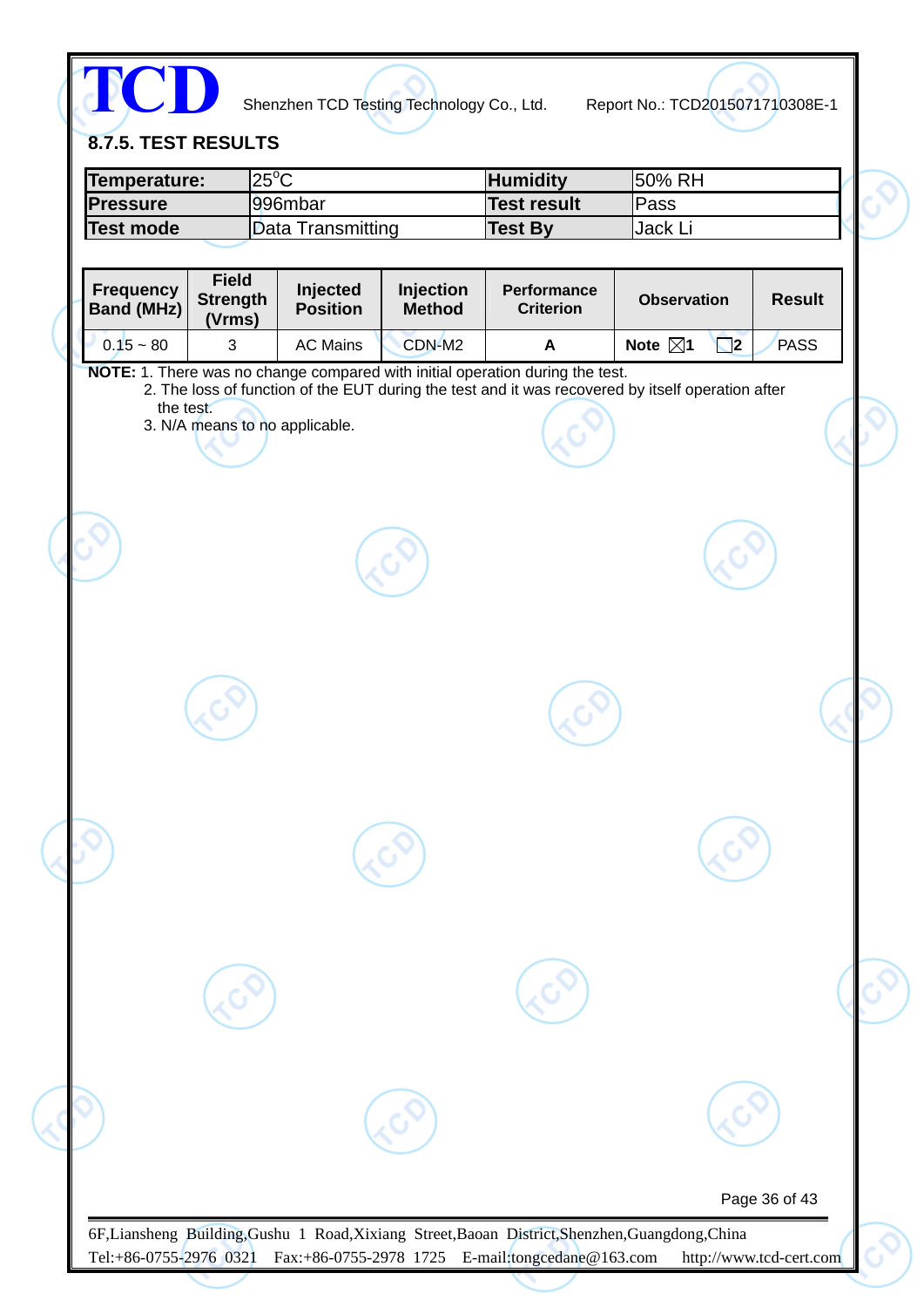

#### **8.8.2. TEST INSTRUMENT**

| <b>Immunity Shield Room</b>       |                     |                |                      |                        |  |  |  |  |  |
|-----------------------------------|---------------------|----------------|----------------------|------------------------|--|--|--|--|--|
| <b>Name of Equipment</b>          | <b>Manufacturer</b> | <b>Model</b>   | <b>Serial Number</b> | <b>Calibration Due</b> |  |  |  |  |  |
| Power-frequency<br>Magnetic field | <b>SCHAFFNER</b>    | CCN 1000-1     | 72046                | 06/27/2016             |  |  |  |  |  |
| Induction Coil Interface          | <b>SCHAFFNER</b>    | <b>INA2141</b> | 6003                 | 06/24/2016             |  |  |  |  |  |

**NOTE:** 1. The calibration interval of the above test instruments is 12 months and the calibrations are traceable to international system unit (SI).

2. N.C.R.= No Calibration required

#### **8.8.3. TEST PROCEDURE**

a. The equipment is configured and connected to satisfy its functional requirements. It shall be placed on the GRP with the interposition of a 0.1m-thick insulating support.

- b. The equipment cabinets shall be connected to the safety earth directly on the GRP via the earth terminal of the EUT.
- c. The power supply, input and output circuits shall be connected to the sources of power supply, control and signal.
- d. The cables supplied or recommended by the equipment manufacturer shall be used. 1 meter of all cables used shall be exposed to the magnetic field.

Page 37 of 43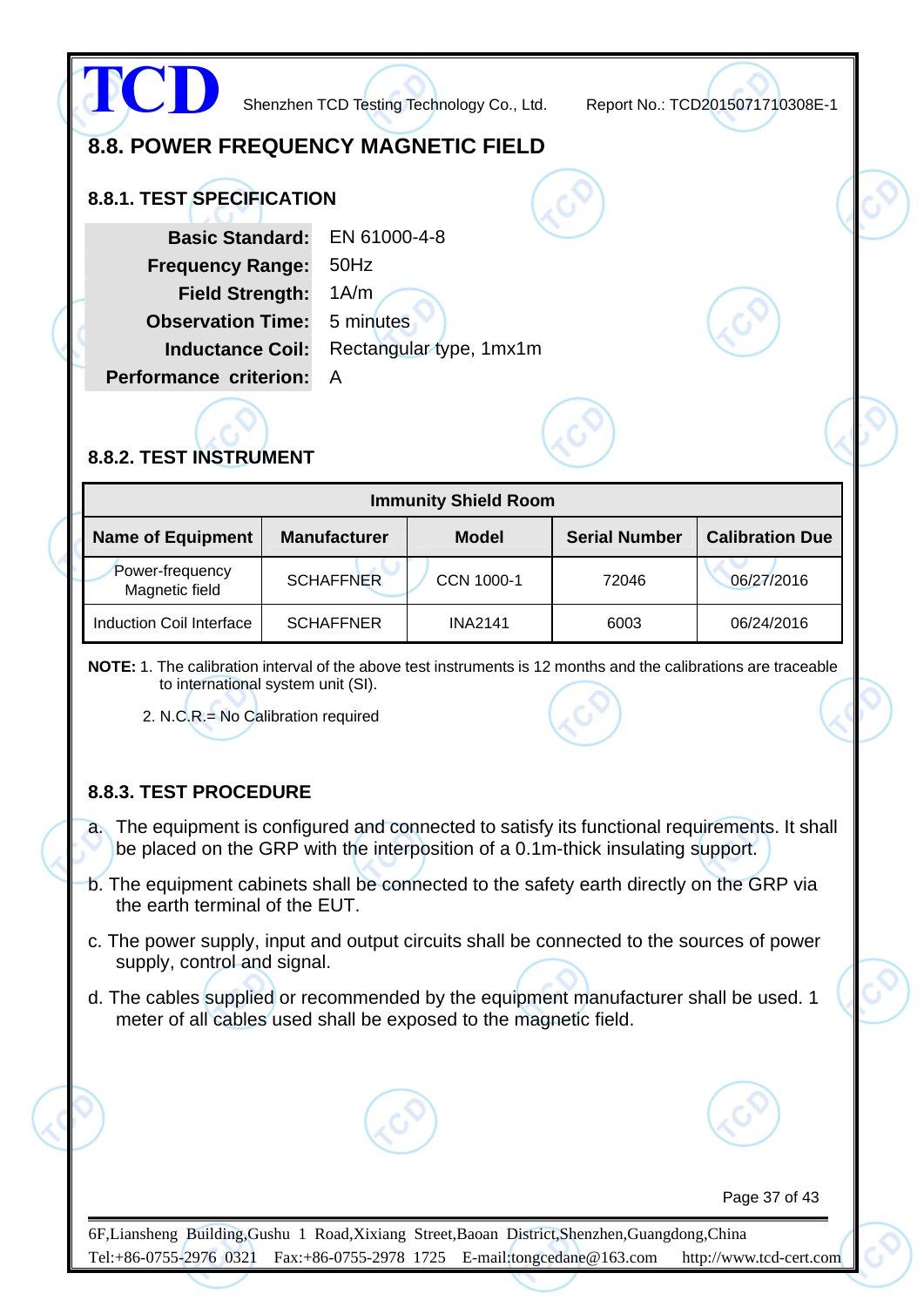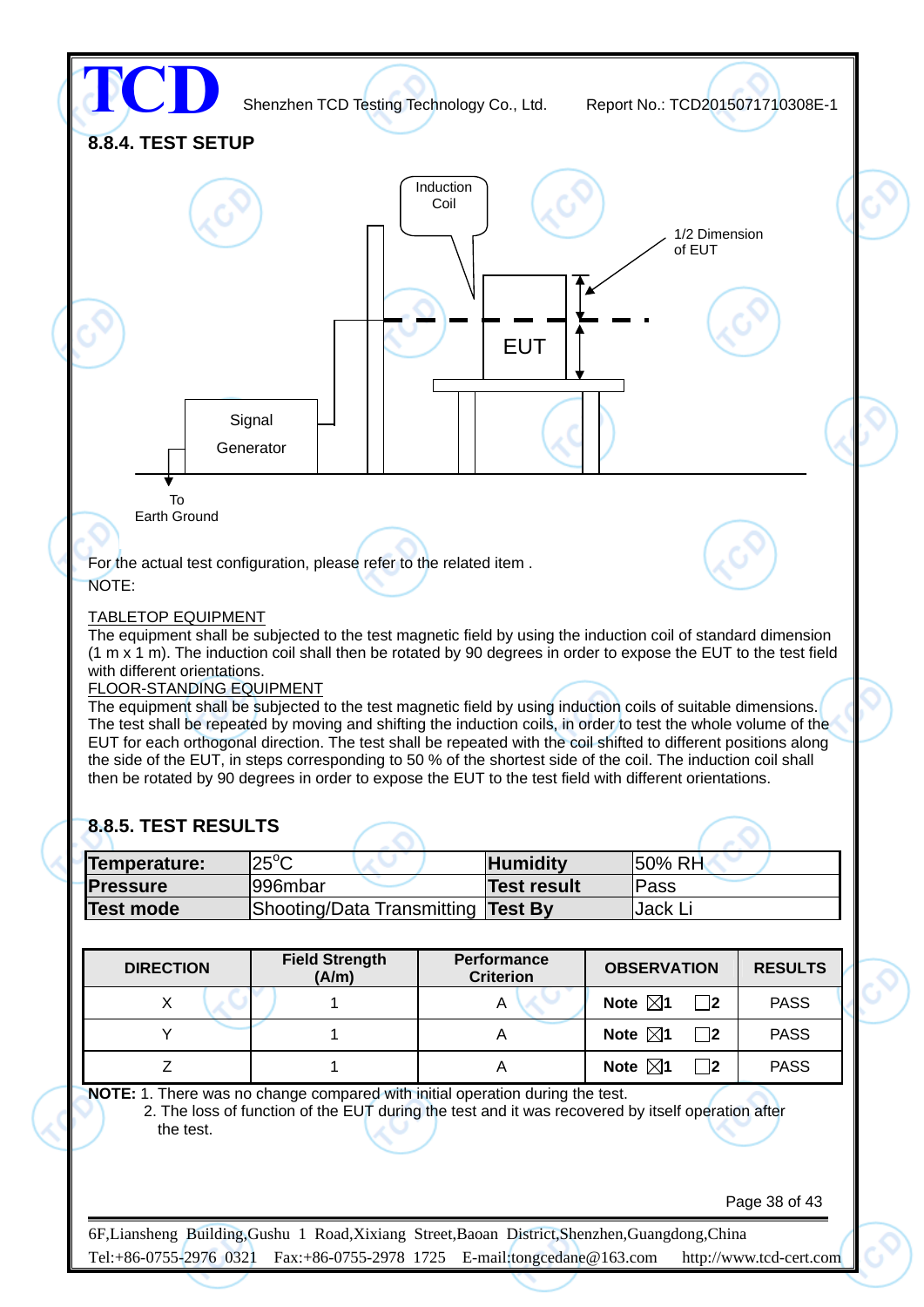

#### **8.9.3. TEST PROCEDURE**

- 1. The EUT and support units were located on a wooden table, 0.8 m away from ground floor.
- 2. Setting the parameter of tests and then perform the test software of test simulator.
- 3. Conditions changes to occur at 0 degree crossover point of the voltage waveform.
- 4. Recording the test result in test record form.

Page 39 of 43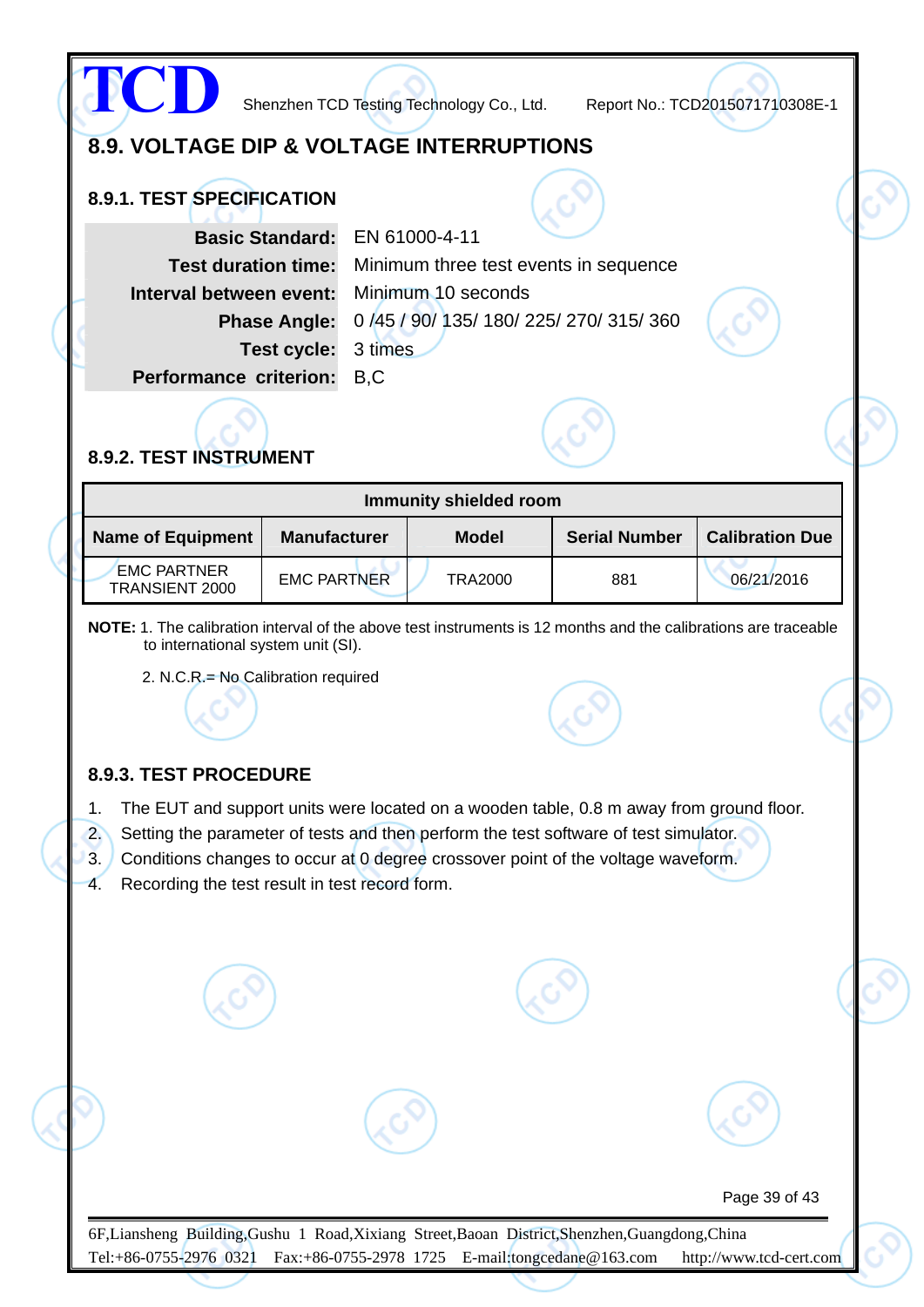

For the actual test configuration, please refer to the related item – Photographs of the Test Configuration.

#### **8.9.5. TEST RESULTS**

| Temperature:     | $ 25^{\circ}$ C   | <b>Humidity</b>    | <b>50% RH</b> |  |
|------------------|-------------------|--------------------|---------------|--|
| <b>Pressure</b>  | 1996mbar          | <b>Test result</b> | lPass         |  |
| <b>Test mode</b> | Data Transmitting | <b>Test By</b>     | Jack Li       |  |

| Voltage<br><b>Reduction)</b><br>$\%$ | <b>Duration</b><br>(Period) | <b>Performance</b><br><b>Criterion</b> | <b>Observation</b>                      | <b>Test Result</b> |
|--------------------------------------|-----------------------------|----------------------------------------|-----------------------------------------|--------------------|
| 5                                    | 0.5                         | $\nabla B$<br>⊟C<br>$\rightarrow$      | $\boxtimes$ 2 $\Box$ 3<br>Note $\Box$ 1 | <b>PASS</b>        |
| 70                                   | 25                          | $\boxtimes$ c<br> B <br>-lA            | $\boxtimes$ 3<br>Note $\Box$ 1 $\Box$ 2 | <b>PASS</b>        |
|                                      | 250                         | ⊠c<br>1B<br>ΙA                         | $\boxtimes$ 3<br>12<br>Note $\Box$      | <b>PASS</b>        |

**NOTE:** 1.There was no change compared with initial operation during and after the test.

No unintentional response was found during the test.

2. The function stopped during the test, but can be recoverable by itself operation after the test.

3.The function stopped during the test, but can be recoverable manually after the test.



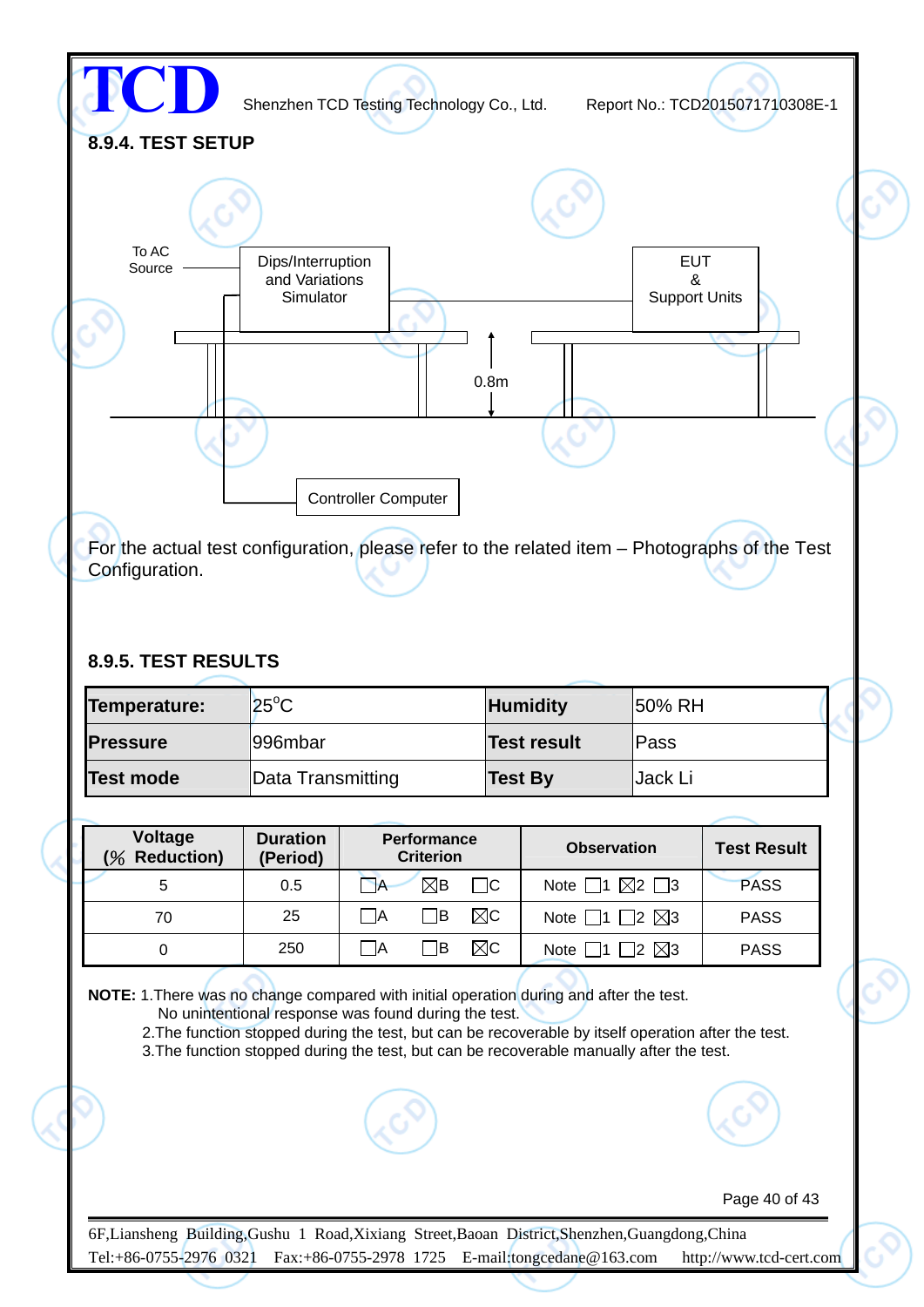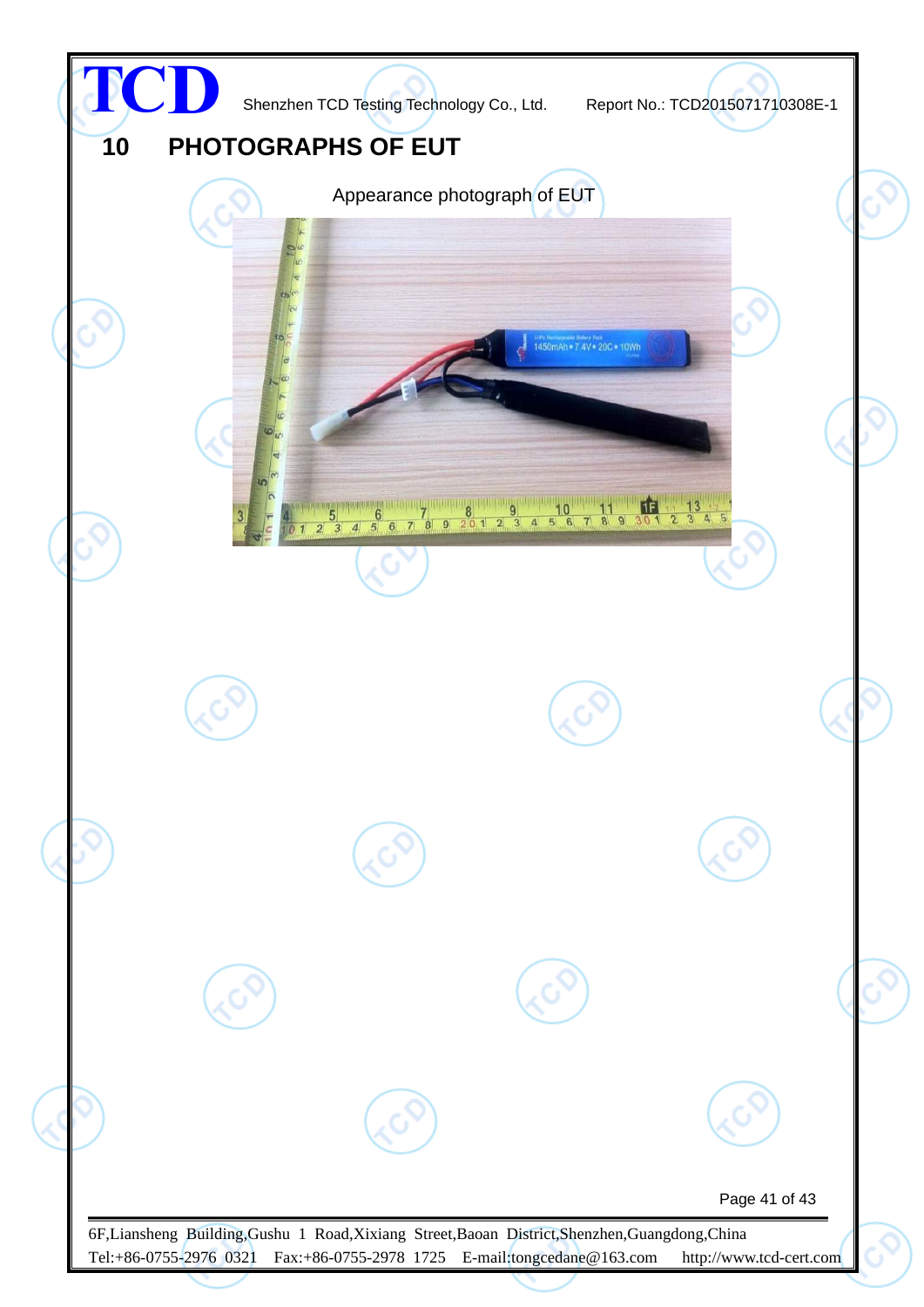